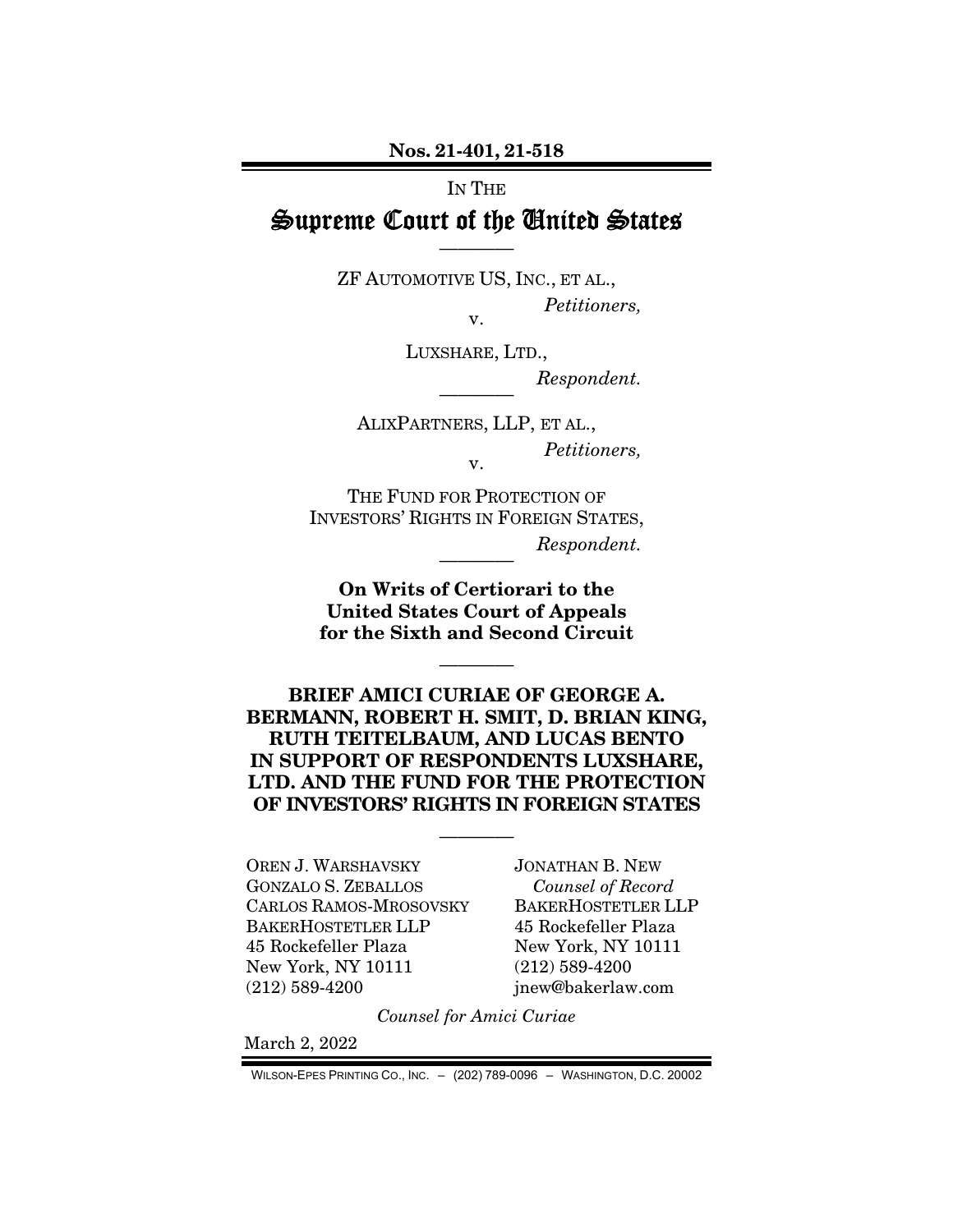# **TABLE OF CONTENTS**

# **Page**

| By its plain meaning, Section 1782 applies<br>Ι.<br>to international arbitral tribunals. 9                                                              |
|---------------------------------------------------------------------------------------------------------------------------------------------------------|
| A. In 1964, an international arbitral<br>tribunal was a "foreign or international                                                                       |
| B. Today, an international arbitral<br>tribunal is a "foreign or international"                                                                         |
| C. The distinction that some courts have<br>drawn between international<br>commercial arbitral tribunals and<br>international investment arbitral       |
| D. The use of the phrase "foreign or"<br>international tribunal" elsewhere in<br>Title 28 does not support a narrow<br>interpretation of Section 178219 |
| E. The <i>Restatement</i> concludes that<br>international arbitral tribunals are<br>"foreign or international tribunals"                                |
| II. This Court's <i>Intel</i> decision confirms that<br>Section 1782 should be interpreted to apply<br>to international arbitral tribunals. 22          |
| III. Holding that "foreign or international                                                                                                             |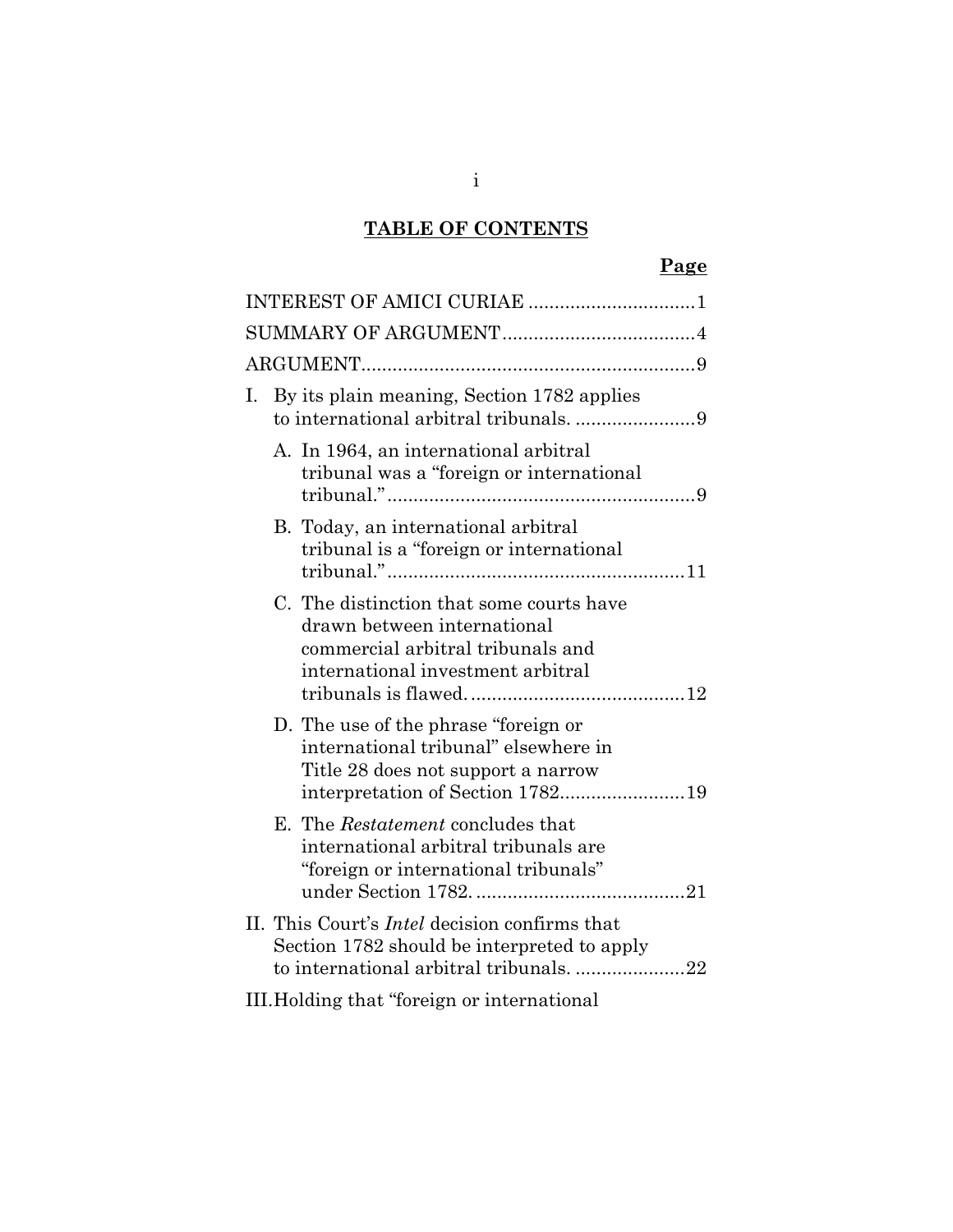| tribunal" encompasses international           |  |
|-----------------------------------------------|--|
| commercial arbitral tribunals will not        |  |
| prove detrimental to international            |  |
| commercial arbitration or the principles      |  |
|                                               |  |
| IV. There is no conflict between Section 1782 |  |
|                                               |  |
|                                               |  |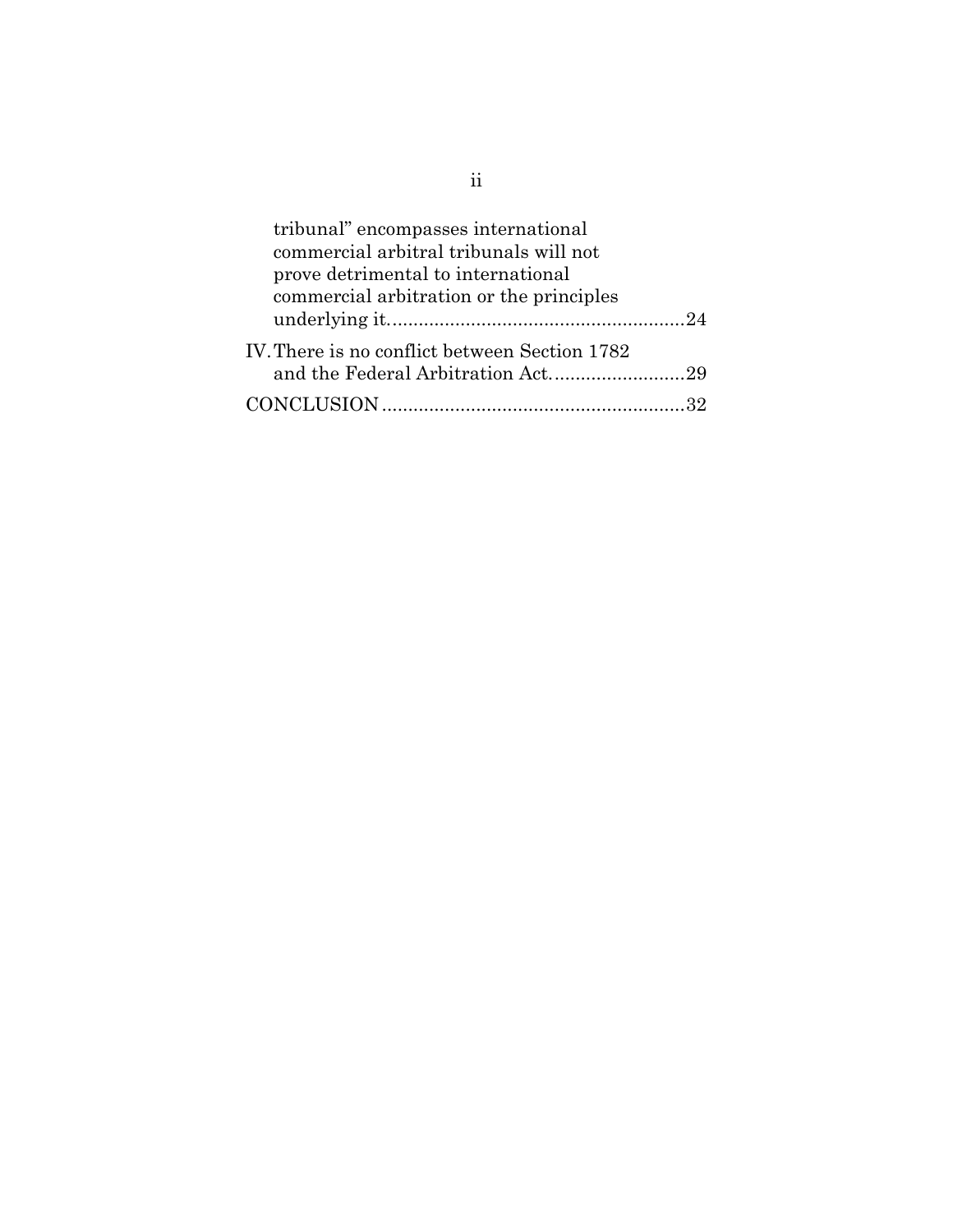## **TABLE OF AUTHORITIES**

# **Page(s)**

## **Cases**

| $A$ and $B$ v. C, D and E,                 |
|--------------------------------------------|
| [2020] EWCA (Civ) 409, [2020] 1            |
|                                            |
|                                            |
| Abdul Latif Jameel Transportation Co.      |
| v. FedEx Corp. (In re Application to       |
| <i>Obtain Discovery for Use in Foreign</i> |
| Proceedings),                              |
|                                            |
|                                            |
| AO Techsnabexport v. Globe Nuclear         |
|                                            |
| Servs. & Supply, Ltd.,                     |
|                                            |
| In re Application of Chevron Corp.,        |
|                                            |
|                                            |
| Azar v. Allina Health Servs.,              |
|                                            |
|                                            |
| Bernhardt v. Polygraphic Co. of Am.,       |
|                                            |
|                                            |
| BG Grp., PLC v. Republic of Argentina,     |
|                                            |
|                                            |
| Bostock v. Clayton Cty., Ga.,              |
|                                            |
|                                            |
| Carey v. Westinghouse Elec. Corp.,         |
|                                            |
|                                            |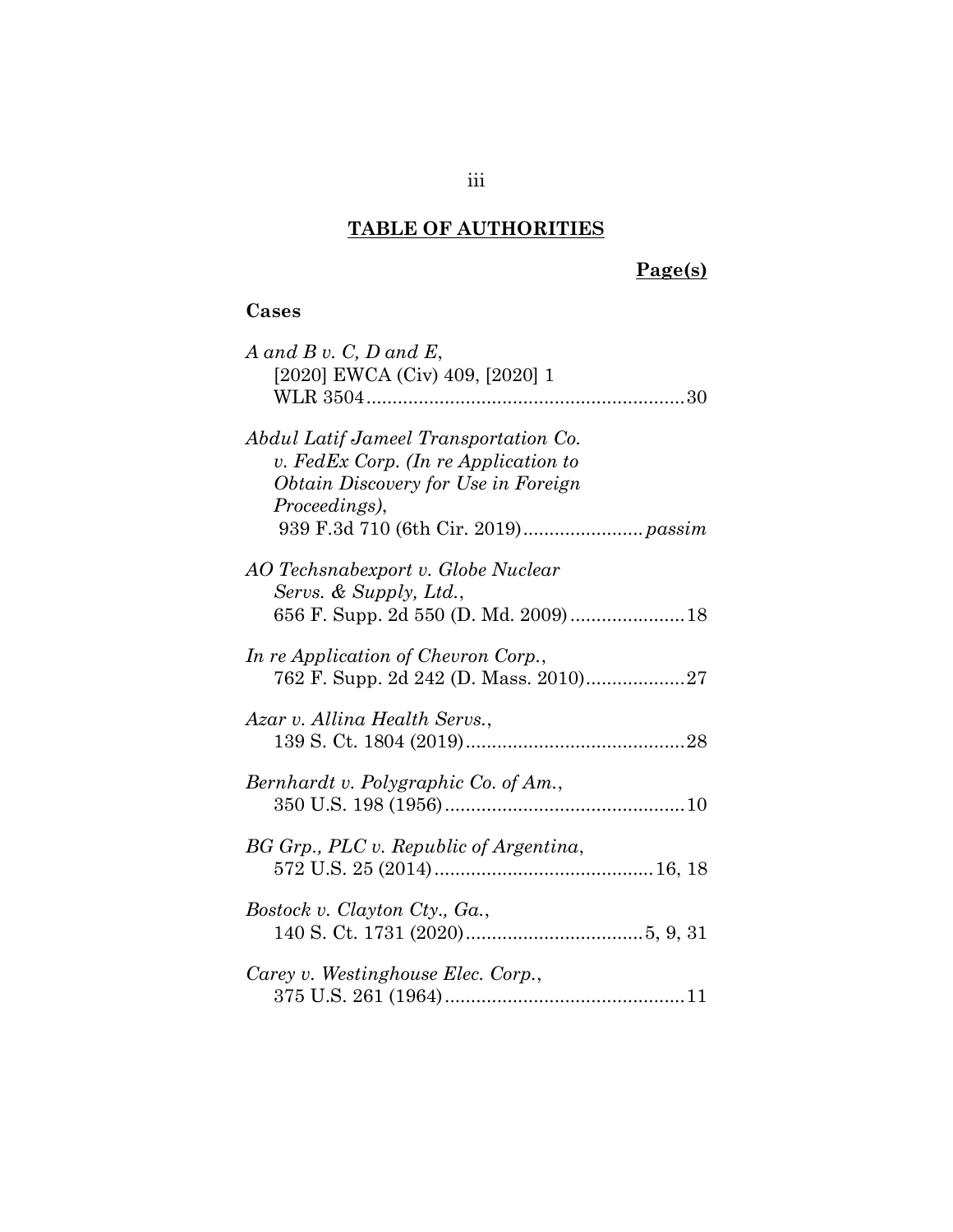| In re Chevron Corp.,<br>633 F.3d 153 (3d Cir. 2011)  13, 17                                                       |
|-------------------------------------------------------------------------------------------------------------------|
| El Paso Corp. v. La Comision Ejecutiva<br>Hidroelectrica Del Rio Lempa,<br>341 F. App'x 31 (5th Cir. 2009) 17, 18 |
| Epic Sys. Corp. v. Lewis,                                                                                         |
| Euromepa, S.A. v. R. Esmerian, Inc.,                                                                              |
| Goodyear Atomic Corp. v. Miller,                                                                                  |
| Harrison v. PPG Indus., Inc.,                                                                                     |
| Hughes Aircraft Co. v. Jacobson,                                                                                  |
| Intel Corp. v. Advanced Micro Devices,<br>Inc.,                                                                   |
| In re Letter of Request from Crown<br>Prosecution Serv. of UK,                                                    |
| Merrill Lynch, Pierce, Fenner & Smith,<br>Inc. v. Dabit,                                                          |
| Mitsubishi Motors Corp. v. Soler<br>Chrysler-Plymouth, Inc.,                                                      |

iv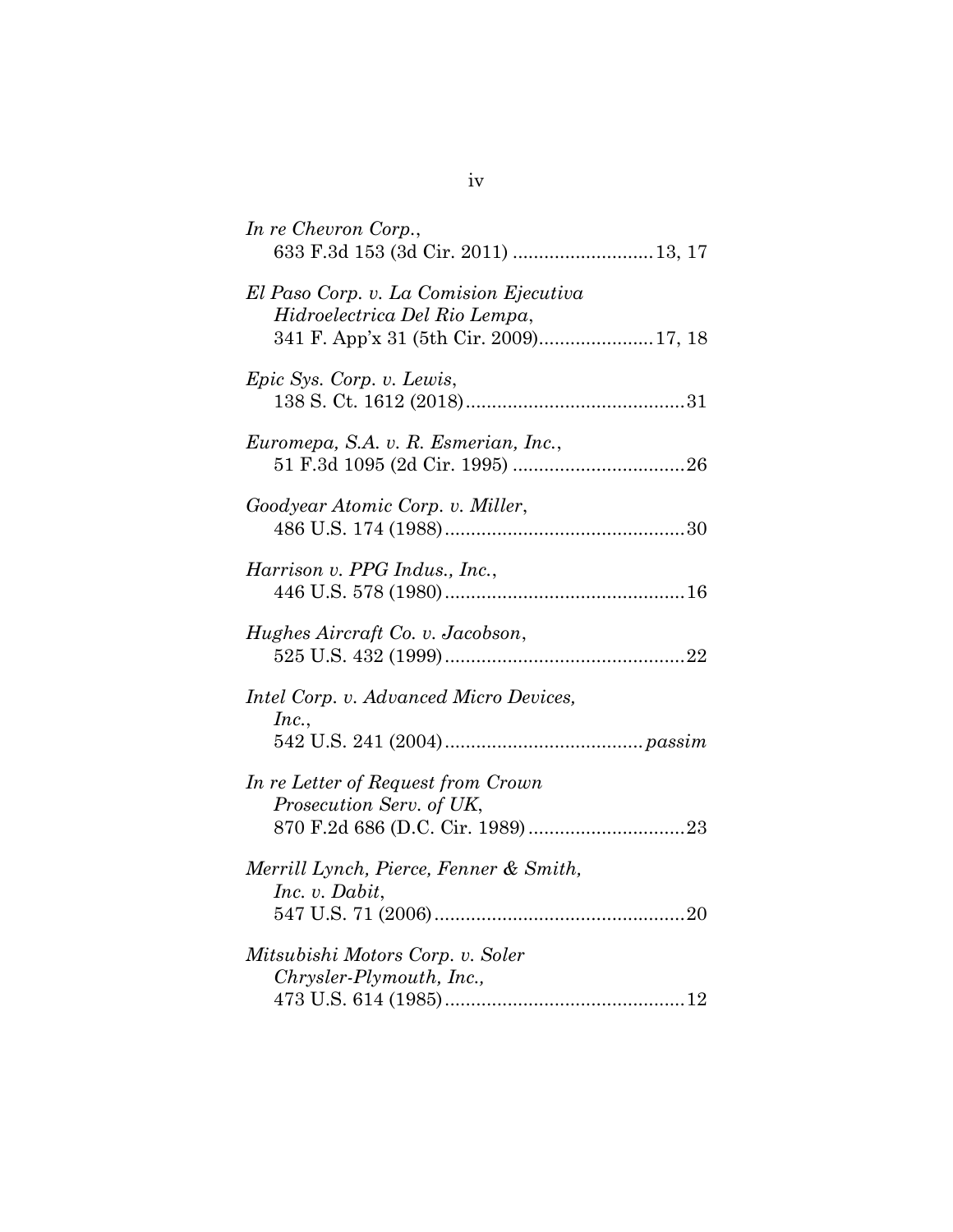| Morissette v. United States,                                                |
|-----------------------------------------------------------------------------|
|                                                                             |
| National Broad. Co. v. Bear Stearns &<br>Co.,                               |
| 165 F.3d 184 (2d Cir. 1999)  12, 13                                         |
| National Lab. Rels. Bd. v. Radio &                                          |
| Television Broad. Eng'rs Union,                                             |
| Novenergia $II$ – Energy & Environ.                                         |
| (SCA) v. Kingdom of Spain,<br>Civil Action No. 18-cv-01148 (TSC),           |
| 2020 WL 417794 (D.D.C. Jan. 27,                                             |
|                                                                             |
| Republic of Kazakhstan v. Biedermann<br>$Int^{\eta}$ ,                      |
|                                                                             |
| Scherk v. Alberto-Culver Co.,                                               |
|                                                                             |
| Servotronics, Inc. v. Boeing Co.,<br>954 F.3d 209 (4th Cir. 2020)25, 29, 30 |
|                                                                             |
| Servotronics, Inc. v. Rolls-Royce PLC,                                      |
| Stokeling v. United States,                                                 |
|                                                                             |
| United States v. Detroit Med. Ctr.,                                         |
|                                                                             |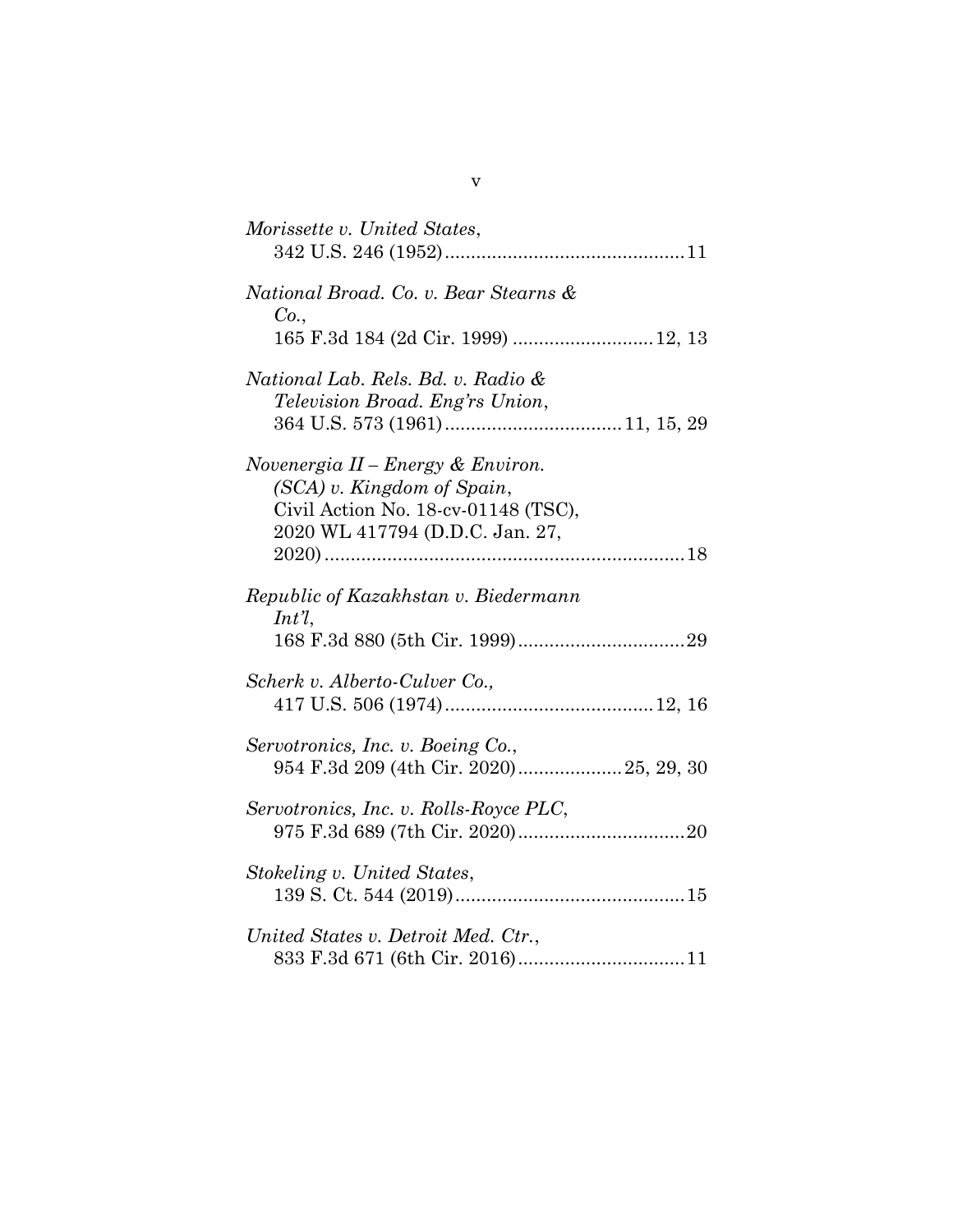| United Steelworkers of Am. v. Warrior $\&$ |  |
|--------------------------------------------|--|
| $Gulf\, Nav.$ Co.,                         |  |
|                                            |  |
|                                            |  |
| Zuber v. Allen,                            |  |
|                                            |  |

### **Statutes**

| Pub. L. No. 85-906, § 2, 72 Stat. 1743   |
|------------------------------------------|
| Pub. L. No. 88-619, §§ 3, 9(a), 78 Stat. |
|                                          |

# **Other Authorities**

| The American Heritage Dictionary of the |  |
|-----------------------------------------|--|
|                                         |  |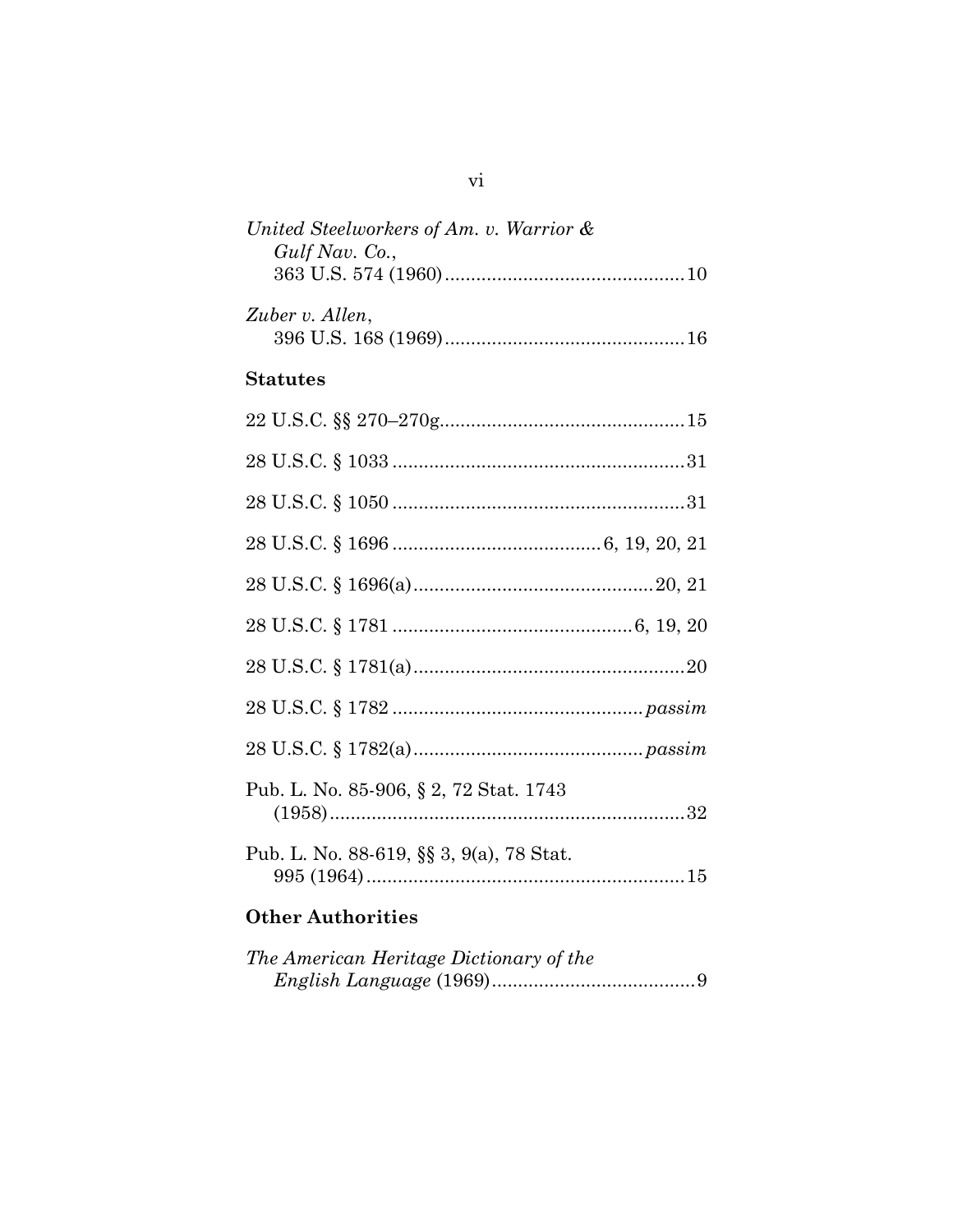| Hans Smit, <i>International Litigation</i><br>Under the United States Code, 65<br>Colum. L. Rev. 1015, 1021, 1026                                                                                                                        |
|------------------------------------------------------------------------------------------------------------------------------------------------------------------------------------------------------------------------------------------|
| <b>ICC, Leading Dispute Resolution</b><br>Worldwide,<br>https://100.iccwbo.org/theme/leading-<br>dispute-resolution-worldwide (last                                                                                                      |
| <b>ICSID</b> , Spotlight on Contract-based<br>Disputes at ICSID,<br>https://icsid.worldbank.org/node/209                                                                                                                                 |
| Int'l Chamber of Commerce, <i>ICC</i><br>announces record 2020 caseloads in<br>Arbitration and ADR (Jan. 12, 2021),<br>https://iccwbo.org/media-wall/news-<br>speeches/icc-announces-record-2020-<br>caseloads-in-arbitration-and-adr/28 |
| Julius H. Cohen, The Law of<br>Commercial Arbitration and the New<br>York Statute, 31 Yale L.J. 147 (1921)14                                                                                                                             |
| LCIA, <i>History</i> ,<br>https://www.lcia.org/LCIA/history.as                                                                                                                                                                           |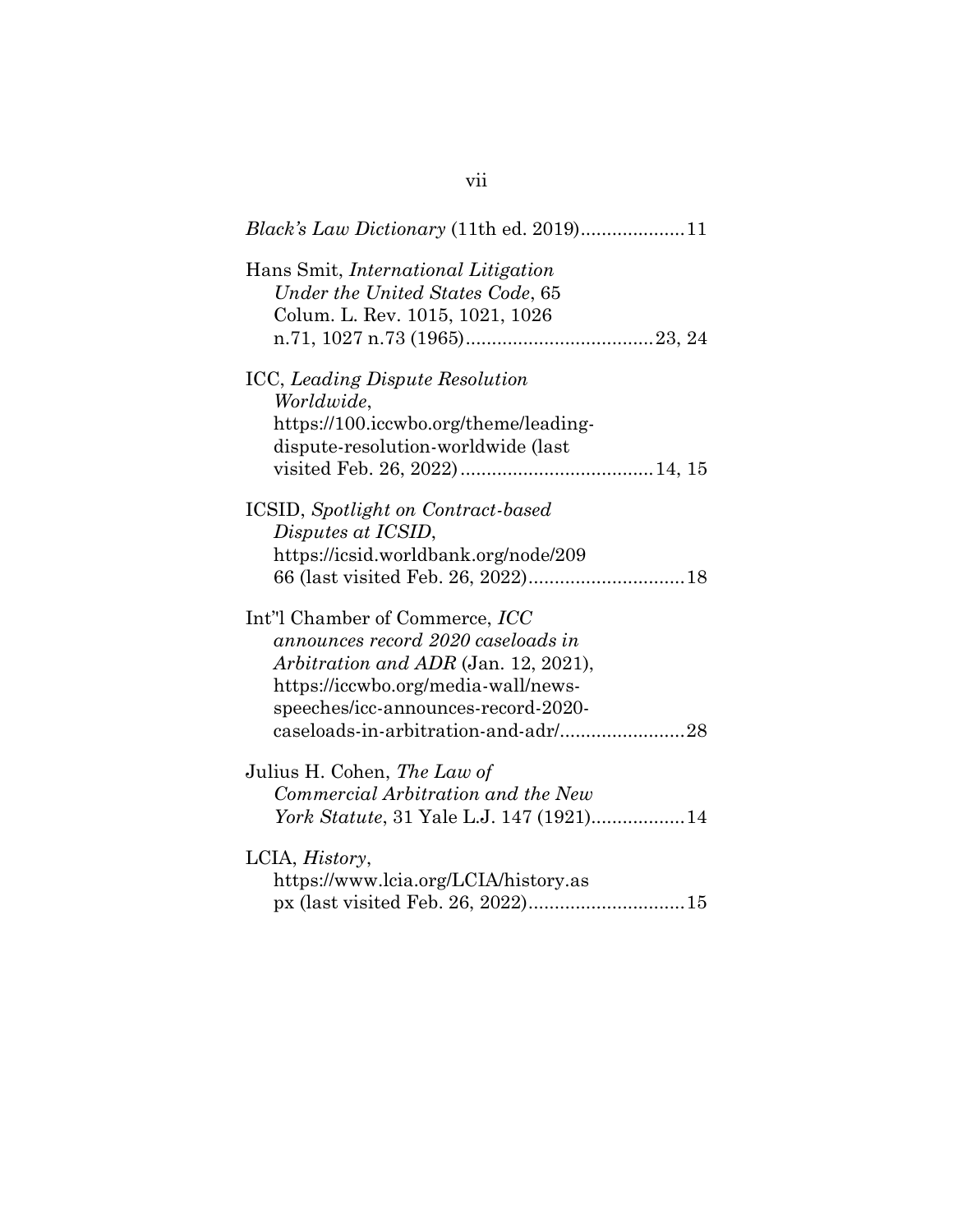| LCIA, <i>LCIA Arbitration Rules</i> (Oct. 1,<br>2020),<br>https://www.lcia.org/Dispute_Resolut<br>ion Services/lcia-arbitration-rules-                                            |
|-----------------------------------------------------------------------------------------------------------------------------------------------------------------------------------|
| LCIA, Record Number of LCIA Cases in<br>2020 (Jan. 20, 2021),<br>https://www.lcia.org/News/record-<br>number-of-lcia-cases-in-2020.aspx28                                         |
|                                                                                                                                                                                   |
|                                                                                                                                                                                   |
| United Nations Conference on Trade<br>and Dev., <i>Investment Dispute</i><br>Settlement Navigator,<br>https://investmentpolicy.unctad.org/i<br>nvestment-dispute-settlement (last |
| <i>Webster's New International Dictionary</i><br>of the English Language (2d ed.                                                                                                  |
| Webster's Third New International                                                                                                                                                 |
| Webster's Third New International                                                                                                                                                 |

viii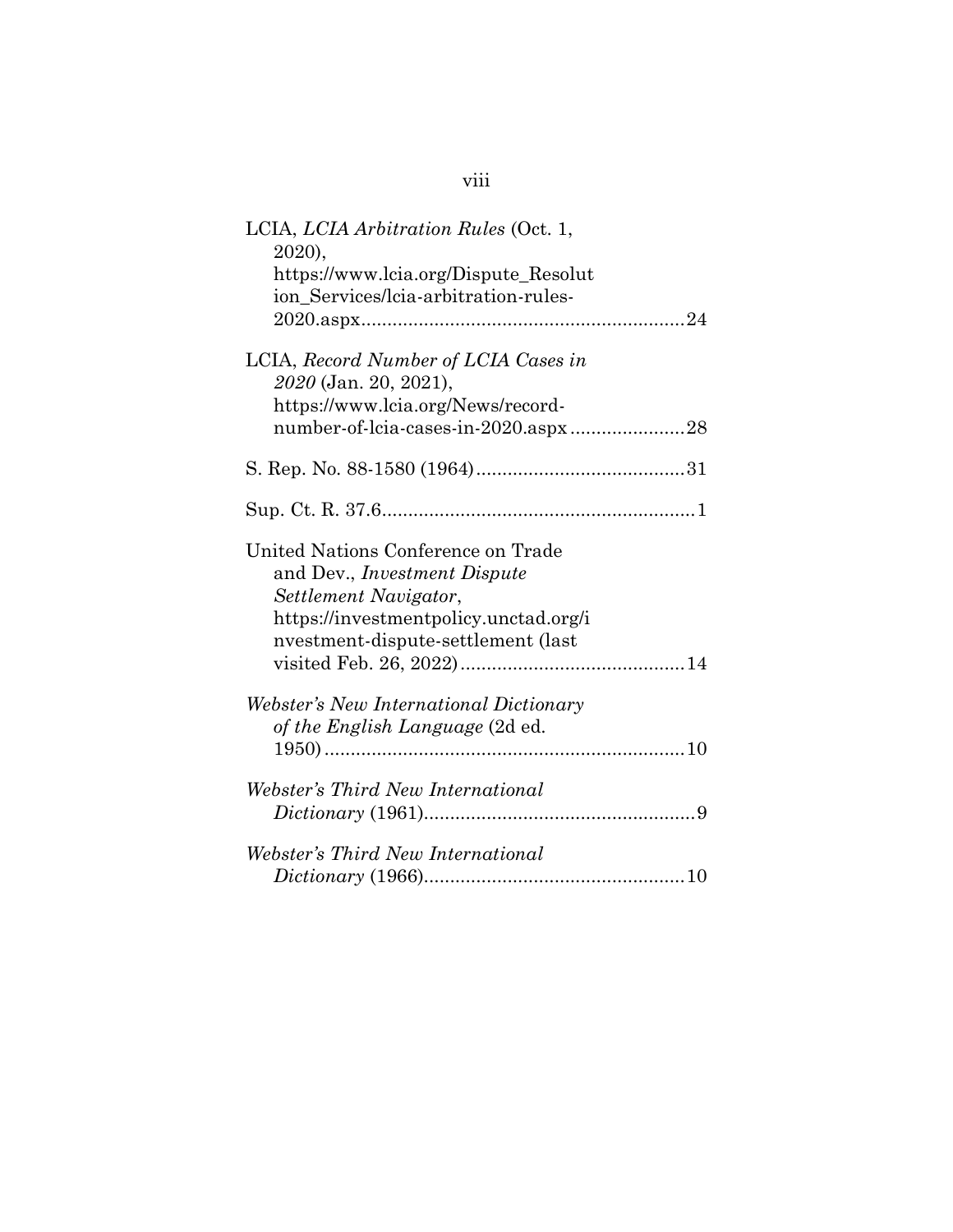White & Case LLP & Sch. of Int'l Arbitration Queen Mary Univ. of London, *2021 International Arbitration Survey: Adapting Arbitration to a Changing World* 2 (2021), https://arbitration.qmul.ac.uk/media/ arbitration/docs/LON0320037- QMUL-International-Arbitration-Survey-2021\_19\_WEB.pdf...................................27

ix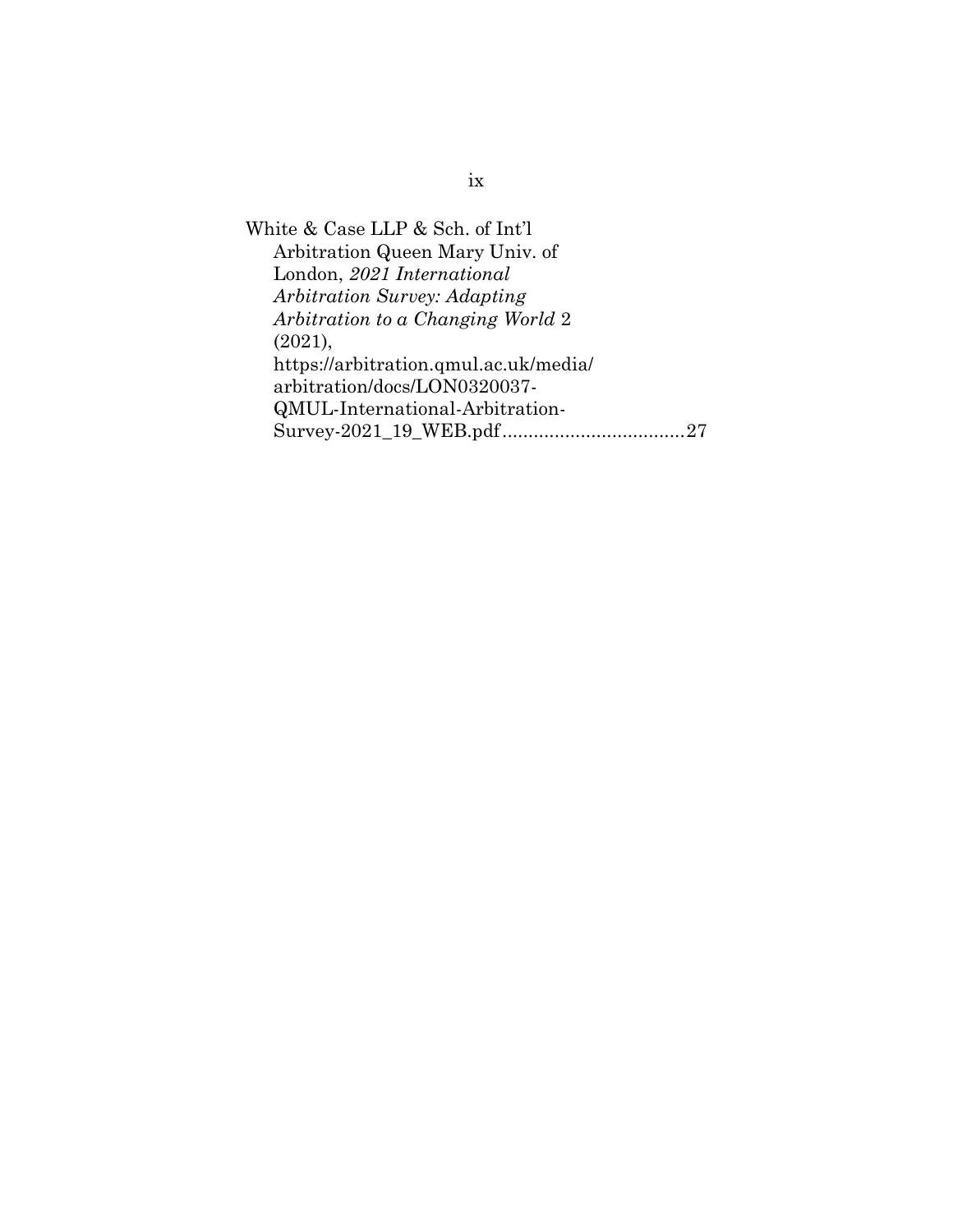#### **INTEREST OF AMICI CURIAE<sup>1</sup>**

These consolidated cases present important but unsettled issues of federal law affecting international arbitration: whether the phrase "foreign or international tribunal" in 28 U.S.C. § 1782(a) encompasses (*i*) international arbitration tribunals constituted pursuant to private contractual agreements and (*ii*) investor-State arbitration tribunals constituted pursuant to international treaties. Amici consider that Section 1782 is properly available in respect of both kinds of international arbitration tribunal. Scholars and practitioners of international arbitration, amici have an interest in ensuring that U.S. courts correctly and uniformly interpret Section 1782 in this context.

Amicus George A. Bermann is the Jean Monnet Professor of European Union Law, Walter Gellhorn Professor of Law, and Director of the Center for International Commercial and Investment Arbitration at Columbia Law School. He is an affiliated faculty member of both the MIDS Masters Program in International Dispute Settlement in Geneva and the International Dispute Resolution LLM Program at the School of Law of Sciences Po in Paris, as well as the Chief Reporter of the American Law Institute's *Restatement of the U.S. Law of International Commercial and Investor-State Arbitration* (Am. Law. Inst., Proposed Final Draft 2019), a project that began in 2007 and was completed in 2019. He chairs the Global Advisory

<sup>1</sup> All parties consent to the filing of this brief. Pursuant to Rule 37.6, counsel for amici authored this brief. No counsel for a party in this case authored this brief in whole or in part. No one other than amici or their counsel contributed monetarily to the preparation and submission of this brief.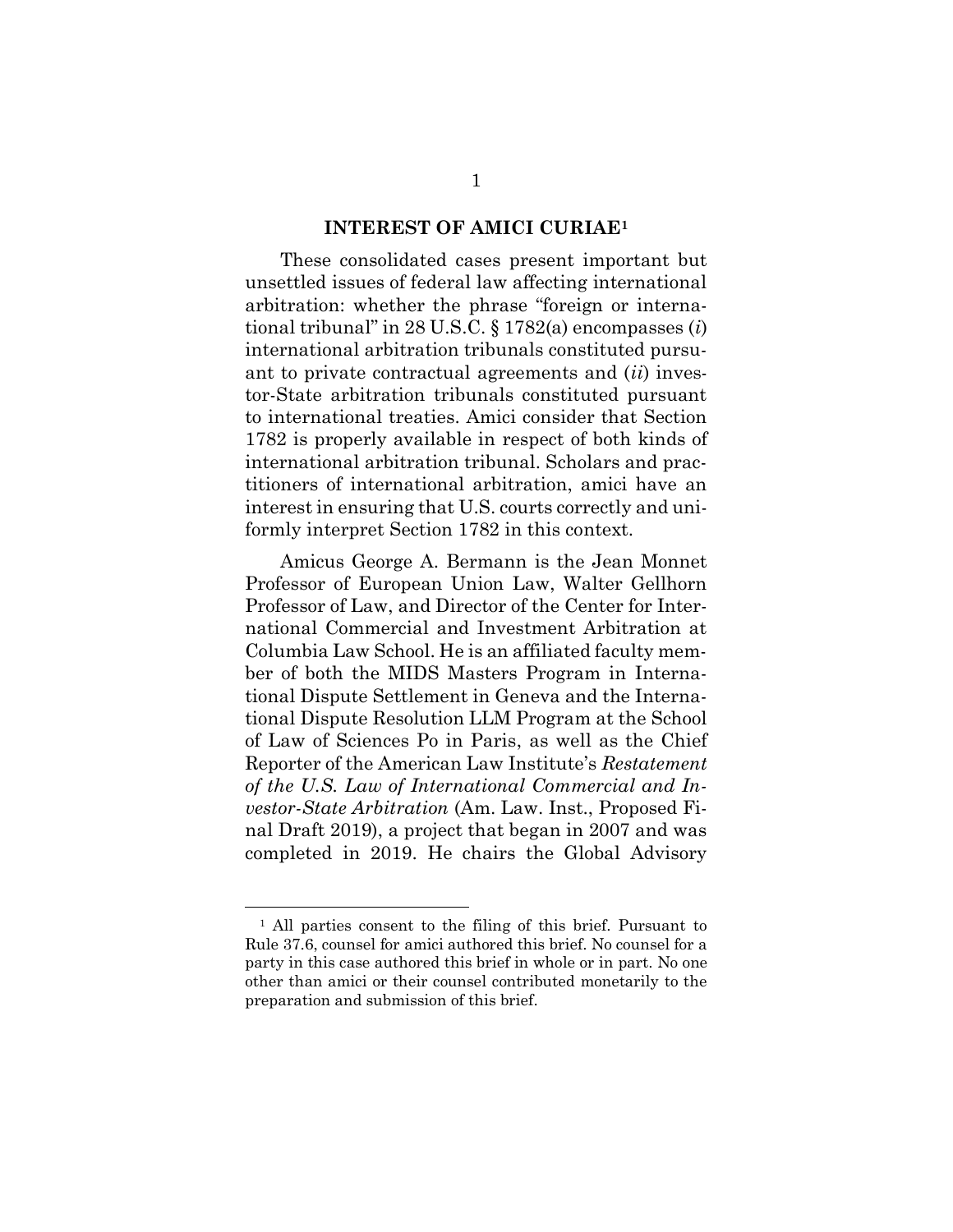Board of the New York International Arbitration Center, is co-editor-in-chief of the *American Review of International Arbitration*, and a founding member of the International Chamber of Commerce ("ICC") International Court of Arbitration's Governing Body.

Amicus Robert H. Smit is an independent arbitrator in international commercial and investment arbitrations and an Adjunct Professor of Law at Columbia Law School. He previously co-chaired the International Arbitration and Dispute Resolution Practice at Simpson Thacher & Bartlett LLP. Mr. Smit is Co-Editor-in-Chief of the *American Review of International Arbitration*, a member of the ICC Commission on Arbitration, and adviser to the American Law Institute's *Restatement of the U.S. Law of International Commercial and Investor-State Arbitration*. He is a former member of the ICC International Court of Arbitration, Chair of the New York City Bar Association's International Commercial Disputes Committee, and Chair of the International Institute for Conflict Prevention & Resolution Arbitration Committee, and Vice-Chair of the International Bar Association's International Arbitration and ADR Committee.

Amicus D. Brian King is an independent arbitrator. With nearly 30 years of experience in the field, he serves as presiding, party-nominated, sole, or emergency arbitrator in commercial and investor-State disputes. Until December 2018, Mr. King was a senior partner in the international arbitration group at Freshfields Bruckhaus Deringer in New York. Mr. King has acted in more than 100 cases, including two of the largest investment arbitrations to date. Since 2013, he has taught investment arbitration law as an Adjunct Professor at the New York University School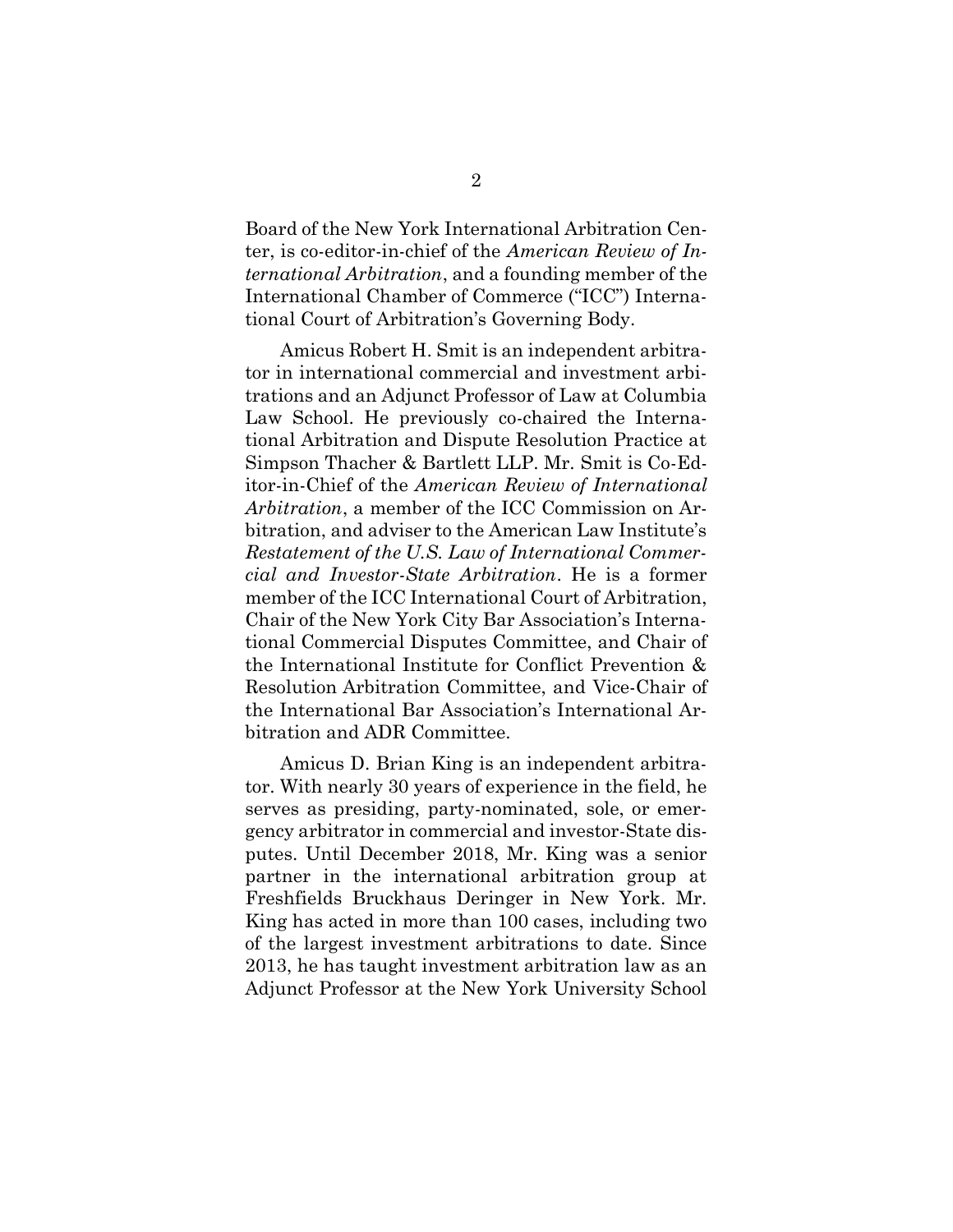of Law, where he is also a Distinguished Practitionerin-Residence. Mr. King is also an arbitrator member of chambers at 3 Verulam Buildings.

Amicus Ruth Teitelbaum practices in the field of international law and international dispute resolution. She is a fellow of the Chartered Institute of Arbitrators, a Deputy General Editor of *Arbitration International* and serves on the Executive Committee of the Institute for Transnational Arbitration. Ms. Teitelbaum served as Co-Chair of the District of Columbia Bar International Law Section Steering Committee (2005-2006). She was an assistant counsel at ICSID (1999-2001), and an Associate Legal Officer at the International Court of Justice (2006-2008). Her academic work on international law and arbitration has been cited by ICSID tribunals and the Supreme Court of Colombia.

Amicus Lucas Bento is the author of *The Globalization of Discovery: The Law and Practice under 28 U.S.C.* § 1782 (Kluwer, 2019). He is Of Counsel at Quinn Emanuel Urquhart & Sullivan LLP where he heads the firm's Section 1782 Practice. Mr. Bento is a Fellow of the Chartered Institute of Arbitrators and President of the Brazilian American Lawyers Association. He is also a Solicitor Advocate with rights of audience in England & Wales. Mr. Bento has taught courses on international arbitration at New York University and INSPER in São Paulo, Brazil.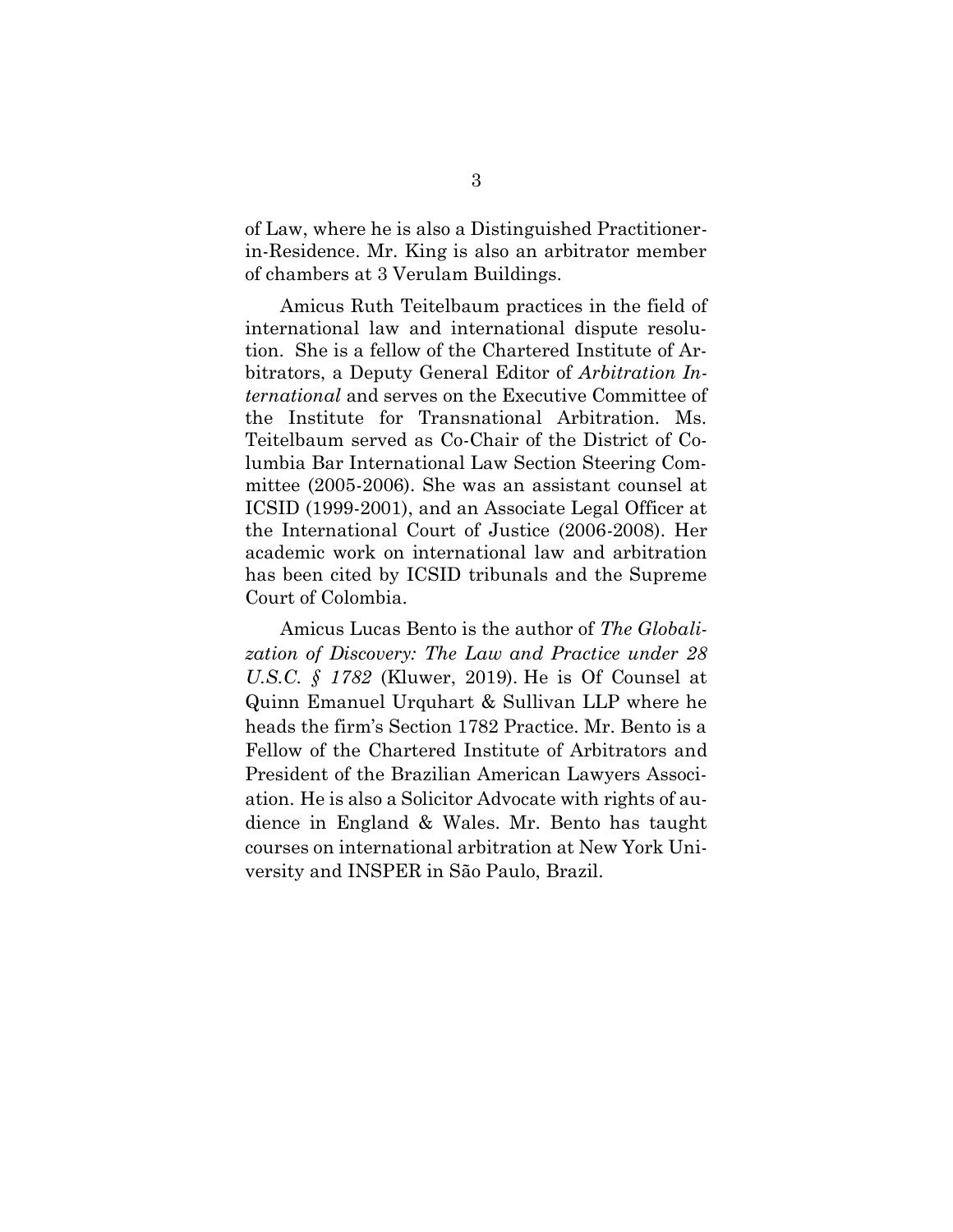#### **SUMMARY OF ARGUMENT**

Section 1782 permits, but does not require, U.S. federal district courts to order discovery "for use in a proceeding in a foreign or international tribunal." 28 U.S.C. § 1782(a). The district courts in the consolidated cases below respectively ruled that an international arbitration tribunal constituted pursuant to a private contractual agreement to arbitrate and under the terms of a bilateral investment treaty, each qualified as "a foreign or international tribunal" for purposes of Section 1782. The Sixth and Second Circuits affirmed those results and they should be affirmed by the Court here as well.<sup>2</sup> The Sixth Circuit below correctly interpreted Section 1782's statutory language and relied on its earlier decision in *Abdul Latif Jameel Transportation Co. v. FedEx Corp. (In re Application to Obtain Discovery for Use in Foreign Proceedings)*, 939 F.3d 710 (6th Cir. 2019). That said, while the Second Circuit correctly affirmed the district court's authorization of Section 1782 discovery in support of a treaty-based investor-state arbitration, it did so on the basis of a distinction between international commercial arbitration and treaty-based investor-state arbitration. *See* Pet. App. at 12a–22a and 52a-53a, *Alix Partners*, No. 21-518. That distinction, as amici further explain below, is unjustified. Section 1782 is properly interpreted to permit, but not require, district courts to authorize discovery in support of international arbitrations founded on contractual agreements and treaties alike.

<sup>2</sup> Amici take no position on the merits of the disputes underlying either arbitration or on the district courts' exercise of their discretion under Section 1782.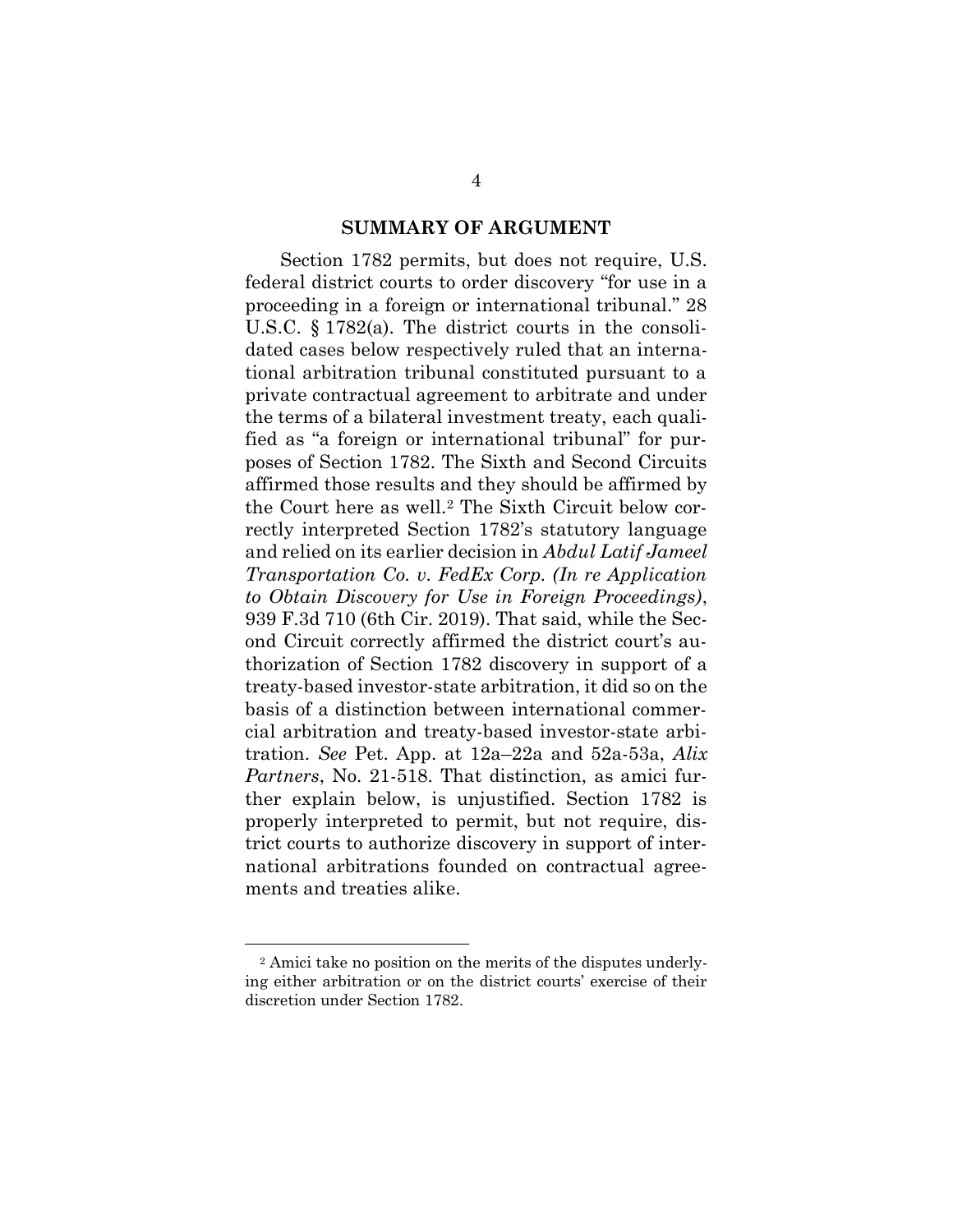**I.** The plain meaning of Section 1782 compels the conclusion that the statute applies to proceedings before international arbitral tribunals.

In amending Section 1782 in 1964, Congress deliberately used a term—"foreign or international tribunal"—of great generality. The term "foreign" signified a location outside the United States. The term "international" denoted a situation involving multiple nations or nationalities. And "tribunal" meant a court or other body authorized to resolve disputes authoritatively by adjudicatory means. An international arbitral tribunal fully satisfies all the required elements of a "foreign or international tribunal" within the meaning of Section 1782. Congress drew no distinctions among, and created no carve-outs from, foreign or international tribunals. That international arbitral tribunals are included in that category was, and is, unambiguous.

It is telling that Congress did not limit assistance under Section 1782 to "foreign or international *courts*" or "foreign or international *judicial bodies*," as it easily could have. "Tribunal" is indisputably the term used to identify the bodies that conduct international arbitral proceedings. Indeed, when the term "foreign or international tribunal" is mentioned, international arbitration tribunals come immediately to mind. Thus, both before and after 1964, this Court has repeatedly used the term "tribunal" to identify such bodies. In keeping with accepted canons of statutory construction, a statute is to be interpreted in accordance with its plain meaning. Inquiry into the meaning of Section 1782 should stop there. *Bostock v. Clayton Cty., Ga.*, 140 S. Ct. 1731, 1738 (2020).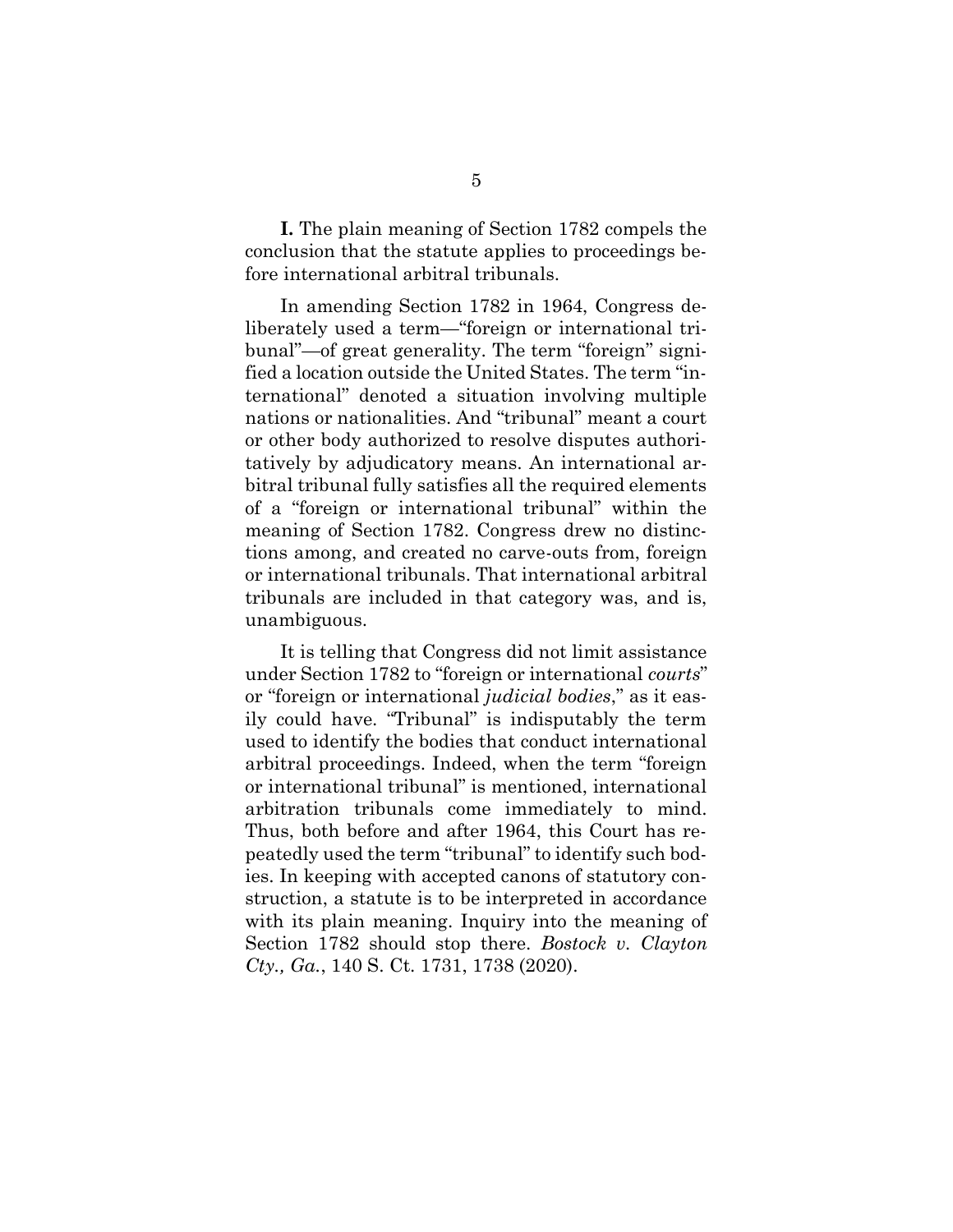Despite Section 1782's plain meaning, some courts have grafted onto the provision a requirement that the "foreign or international tribunal" be statesponsored. On that basis they have drawn a sharp distinction for Section 1782 purposes between two sets of international arbitral tribunals: those adjudicating treaty-based investment disputes between a private party and a State, on the one hand, and those adjudicating contract-based and contract-related disputes, on the other. Those courts have made recourse to Section 1782 available in connection with proceedings before the former, but not before the latter.

Neither the text nor the history of Section 1782 supports this distinction. The text shows that Congress chose the capacious term "tribunal," which unambiguously encompasses adjudicatory bodies. The history shows that Congress removed a previous statutory requirement that a tribunal be established by a government when it amended Section 1782 in 1964. Nor have those courts that distinguish between international commercial arbitral tribunals and international investor-State tribunals advanced any principled policy justification for doing so.

Congress's use of the phrase "foreign or international tribunal" in other parts of Title 28 does not support a reading of Section 1782 that excludes international commercial arbitral tribunals. To the contrary, 28 U.S.C. §§ 1696 and 1781, both of which also use the phrase "foreign or international tribunal," are equally applicable to international commercial arbitral tribunals. They provide no reason to doubt the plain meaning of the words that Congress chose to use.

The question whether Section 1782 applies to international commercial arbitral tribunals was the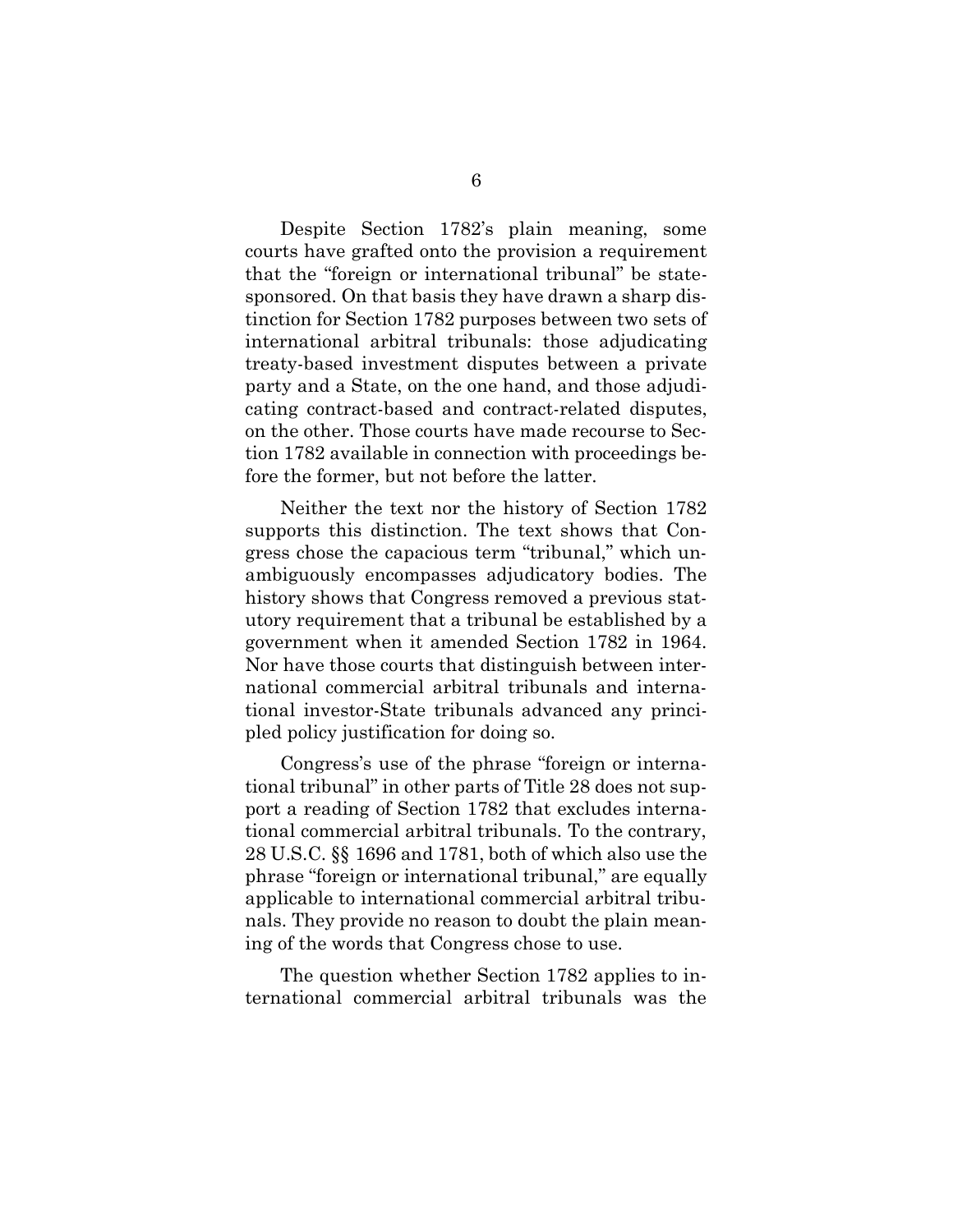subject of extended discussion and deliberation during the drafting of the *Restatement of the U.S. Law of International Commercial and Investor-State Arbitration* (Am. Law. Inst., Proposed Final Draft 2019) ("*Restatement*"). As approved in 2019, the *Restatement* takes the position that Section 1782 unqualifiedly applies to international arbitral tribunals, commercial and investor-State alike.

**II.** In *Intel Corp. v. Advanced Micro Devices, Inc.*, 542 U.S. 241 (2004), this Court's only decision on Section 1782's scope, the Court stated that the term "foreign or international tribunal" was to be interpreted broadly. Under *Intel*, a Section 1782 request may be granted even if (i) no adjudication is yet requested and the proceeding is at a purely investigatory stage, so long as the proceeding may culminate in an adjudication; (ii) the applicant is not a party to the foreign or international proceeding; and (iii) the documents sought to be discovered under Section 1782 would not be discoverable either in that proceeding or in an analogous U.S. proceeding. To be sure, *Intel* involved a proceeding before a governmental body, the Commission of the European Union. But *Intel* nowhere suggested that Section 1782 applies only to proceedings pending before governmental bodies.

Instead, the overriding theme that emerges from *Intel* is that Section 1782's applicability is subject to no per se conditions or restrictions. Categorically excluding commercial arbitral tribunals from Section 1782's scope would thus both contravene the plain meaning of the text and deviate from *Intel*'s basic teaching.

**III.** There is no reason to suppose that abiding by Section 1782's clear statutory language will produce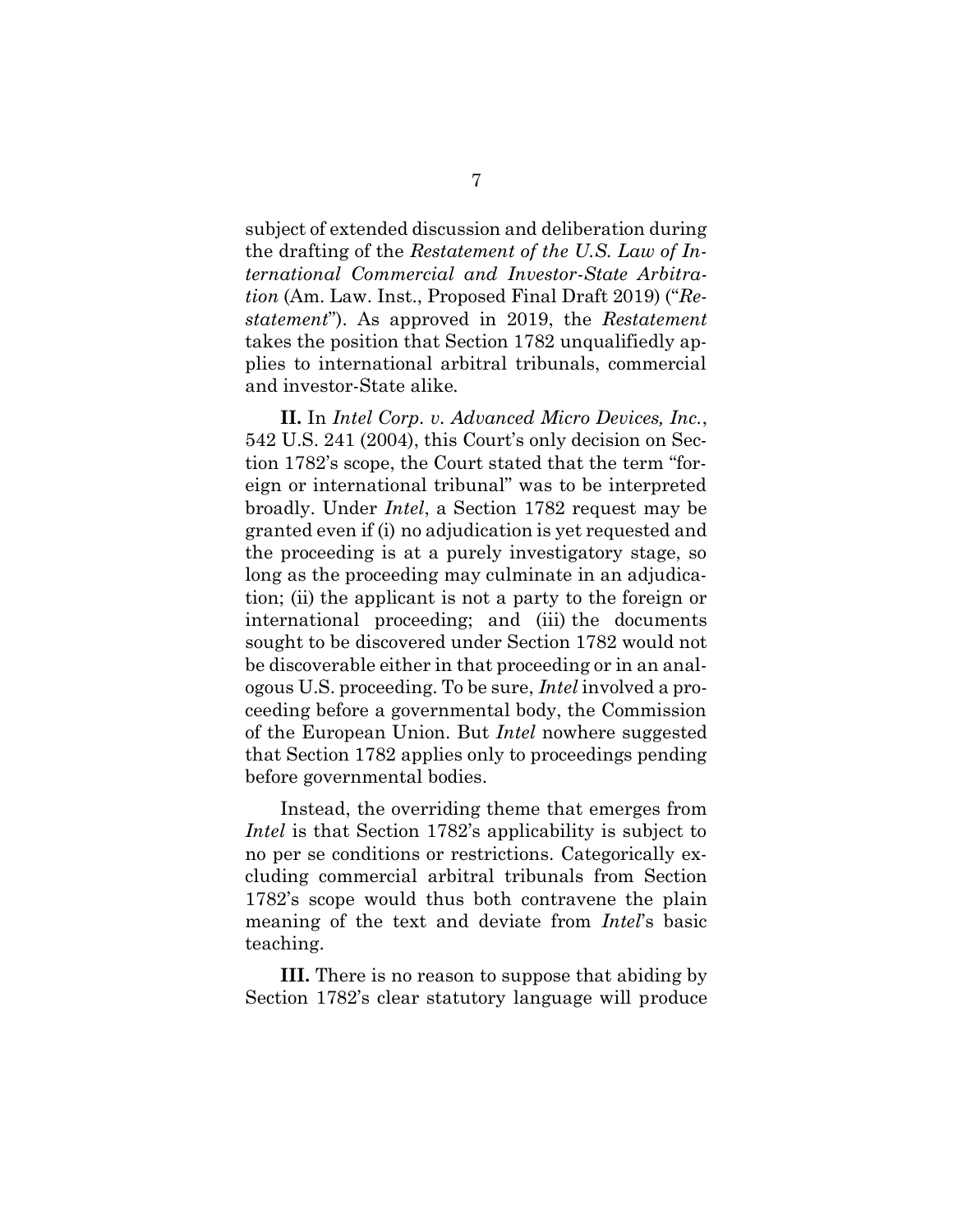the results feared by those who oppose applying Section 1782 to international commercial arbitration. In *Intel*, this Court emphasized that a decision on a Section 1782 request is discretionary. Not only does a federal court have discretion to grant or deny a Section 1782 application as it considers best, but even in granting such a request, it has ample latitude to narrow, limit, or condition discovery. Accordingly, appropriate safeguards are already present.

A common objection to making Section 1782 available to parties in international arbitration is an alleged risk of interfering with arbitral tribunals' procedural prerogatives, while injecting the cost, delay, and formalism that arbitration is meant to avert. Yet the Court in *Intel* considered and addressed that generalized risk. The *Intel* Court counseled lower courts to ensure that the assistance they offer not unduly burden the targets of Section 1782 discovery and instructed them, in assessing Section 1782 requests, to take into account the foreign or international tribunal's receptivity to the requested discovery. Those instructions apply to Section 1782 requests in aid of international arbitrations. And while this Court's further guidance on how lower courts should apply the *Intel* discretionary factors may be desirable, the Court can provide it without rewriting Section 1782's statutory language.

**IV.** Finally, contrary to the concerns of several lower courts, there is no conflict between Section 1782 and Section 7 of the Federal Arbitration Act ("FAA"), 9 U.S.C. § 7. Section 7 addresses the authority of a district court to assist arbitral proceedings seated within that district in the gathering of evidence. Section 1782, by contrast, applies to foreign or international proceedings.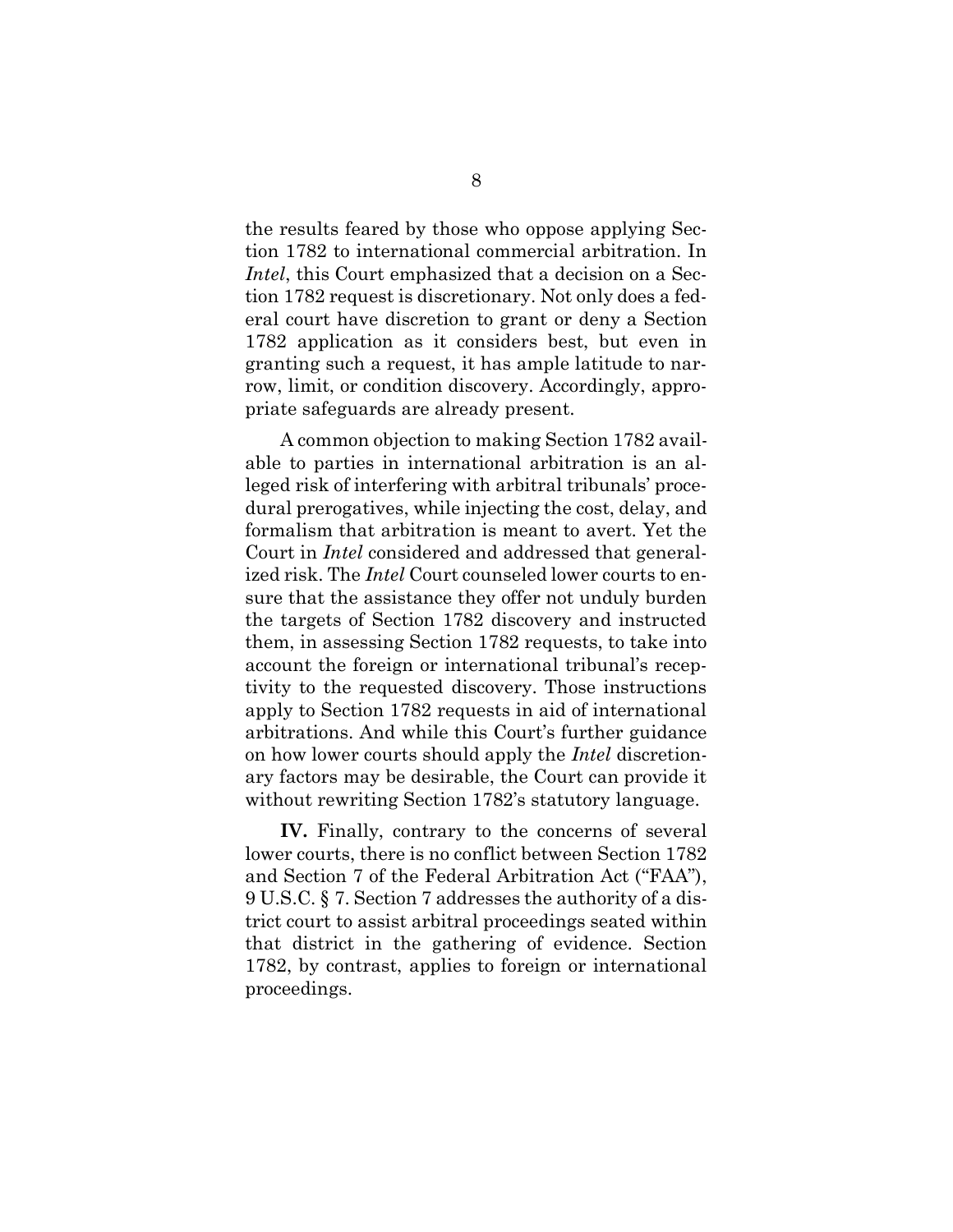#### **ARGUMENT**

#### **I. By its plain meaning, Section 1782 applies to international arbitral tribunals.**

Section 1782 applies to documents or testimony to be used in "a proceeding in a foreign or international tribunal." 28 U.S.C. § 1782(a). Congress did not define "foreign or international tribunal," but the phrase's plain meaning—both when Congress used it in the statute in 1964 and today—includes privately constituted arbitral tribunals. That "ordinary public meaning" is decisive. *Bostock v. Clayton Cty., Ga.*, 140 S. Ct. 1731, 1738 (2020).

### **A. In 1964, an international arbitral tribunal was a "foreign or international tribunal."**

In 1964, the term "foreign or international tribunal" had a perfectly ordinary meaning that can be established from contemporaneous dictionaries.

"Foreign" meant "[s]ituated outside a place or country." *Application to Obtain Discovery*, 939 F.3d at 719 n.4 (citing *Webster's Third New International Dictionary* (1961)). "International" meant "[e]xisting between or among nations or their citizens." *Id.* (citing *Webster's Third*); *see also id.* (observing that "international" can also mean "[o]f, relating to, or involving two or more nations or nationalities" (citing *The American Heritage Dictionary of the English Language*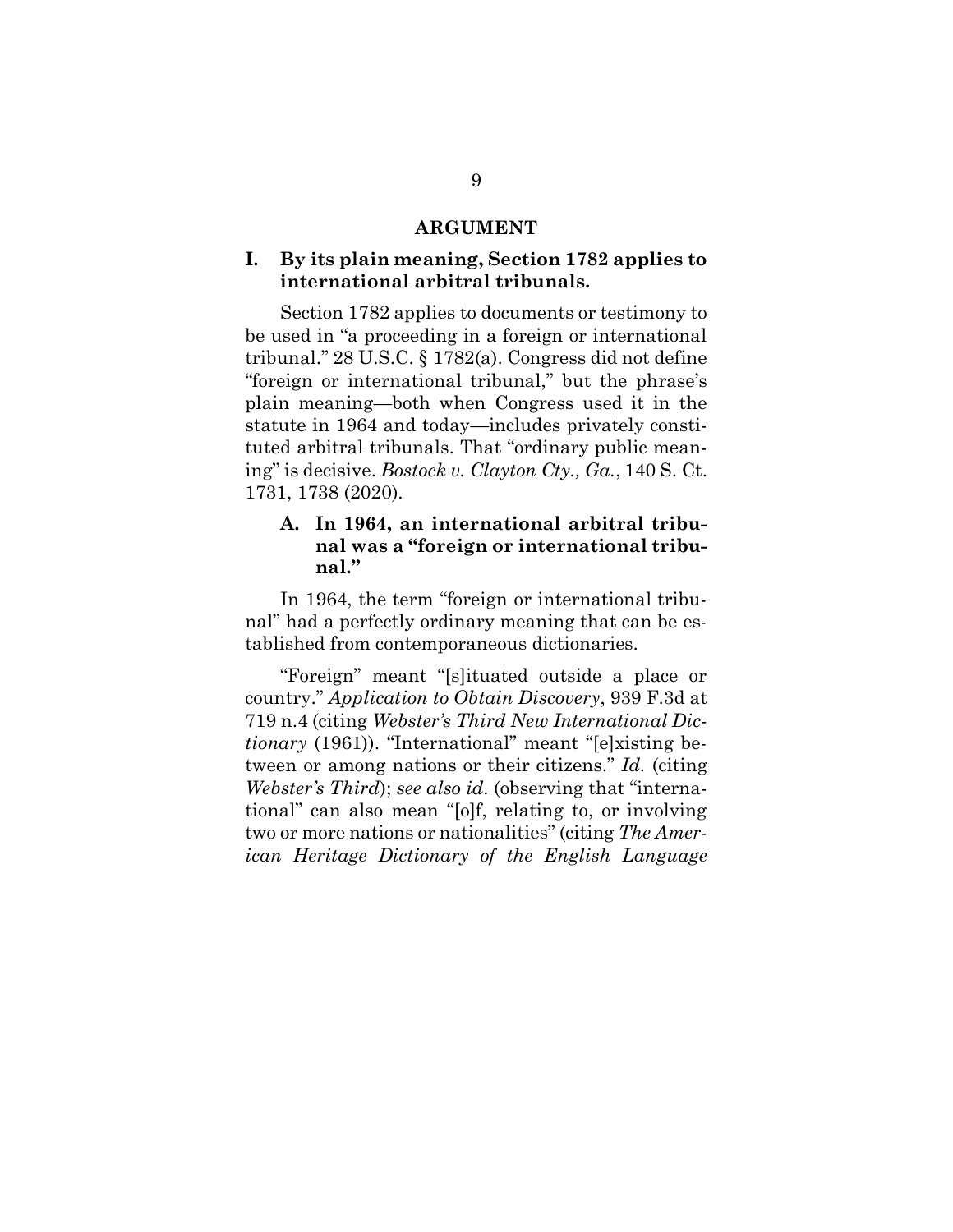(1969))). As amended in 1964, Section 1782 encompassed proceedings taking place abroad and involving countries or parties of different nationalities.<sup>3</sup> *Id.*

At that time, the meaning of "tribunal" was similarly broad. According to contemporaneous dictionaries, "tribunal" meant "a court or forum of justice: a person or body of persons having authority to hear and decide disputes so as to bind the disputants." *Id.* at 720 (citing *Webster's New International Dictionary of the English Language* (2d ed. 1950)); *see also id.* (observing that the 1966 edition of *Webster's Third New International Dictionary* contained the same definition of "tribunal"). International arbitral tribunals unquestionably constituted "forum[s] of justice" for the resolution of disputes and issued rulings binding on the parties.

This conclusion is reinforced by this Court's contemporaneous usage. In 1956, the Court explained that "[t]he nature of the tribunal"—whether it be "a court of law" or "an arbitration panel"—"may make a radical difference in" a given case's "ultimate result." *Bernhardt v. Polygraphic Co. of Am.*, 350 U.S. 198, 203 (1956). Four years later, the Court observed that commercial disputes may be resolved either in court or in "the more informal arbitration tribunal[s]." *United Steelworkers of Am. v. Warrior & Gulf Nav.* 

<sup>3</sup> As noted in *Intel*, the 1964 amendments to Section 1782 "deleted the words 'in any judicial proceeding pending in any court in a foreign country' and replaced them with the phrase 'in a proceeding in a foreign or international tribunal'" such that "the word 'tribunal' [would] ensure that 'assistance is not confined to proceedings before conventional courts,' but extends also to 'administrative and quasi-judicial proceedings.'" 542 U.S. at 248–49 (emphasis omitted).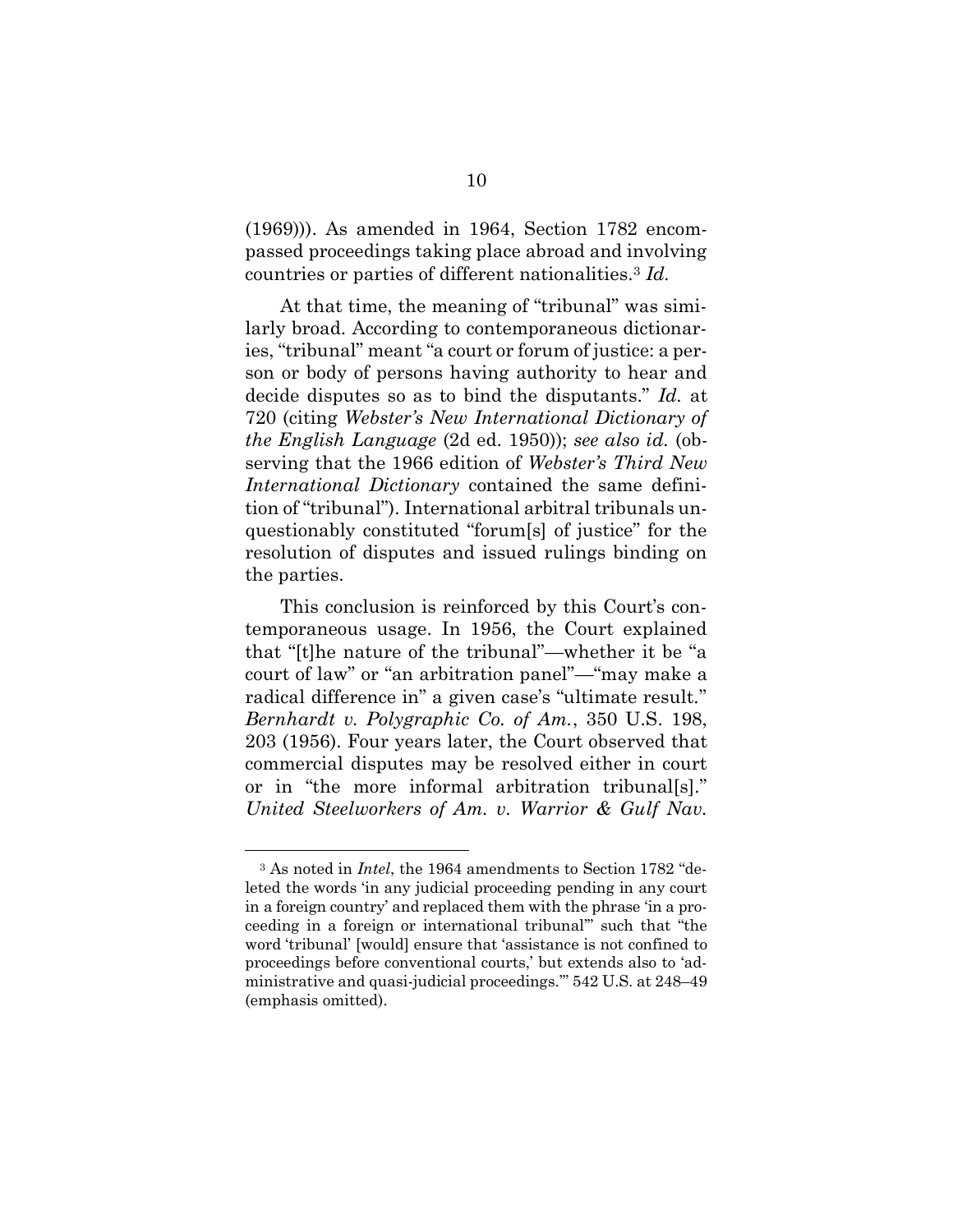*Co.*, 363 U.S. 574, 578 (1960). The following year, the Court used the terms "union tribunals," "employer tribunals," and "joint tribunals" when describing bodies established "to arbitrate disputes." *National Lab. Rels. Bd. v. Radio & Television Broad. Eng'rs Union*, 364 U.S. 573, 580 (1961). And in 1964, the same year that Congress added the term "tribunal" to Section 1782, the Court decided that, in submitting a labor dispute to private arbitration rather than the National Labor Relations Board, the union was "resort[ing] to a *tribunal* other than the Board." *Carey v. Westinghouse Elec. Corp.*, 375 U.S. 261, 272 (1964) (emphasis added).

These sources show that, by 1964, the use of "tribunal" to refer to an arbitral panel was part of the common vernacular. Because Congress offered no "contrary direction" suggesting that it wished to depart from that common usage, it "presumably" meant to "adopt[] the cluster of ideas that were attached to" the term. *Morissette v. United States*, 342 U.S. 246, 263 (1952); *see United States v. Detroit Med. Ctr.*, 833 F.3d 671, 674 (6th Cir. 2016) ("In the absence of any statutory definition to the contrary, courts assume that Congress adopts the customary meaning of the terms it uses.").

#### **B. Today, an international arbitral tribunal is a "foreign or international tribunal."**

Today, "tribunal" has the same plain meaning that it had in 1964. A leading legal dictionary tells us that a "tribunal" is quite simply a "court of justice or other adjudicatory body." *Black's Law Dictionary*  (11th ed. 2019). Arbitral tribunals are "other adjudicatory bod[ies]." *Id.*; *see also id.* (noting in the definition of "arbitrator" that "[p]arties usu[ally] agree to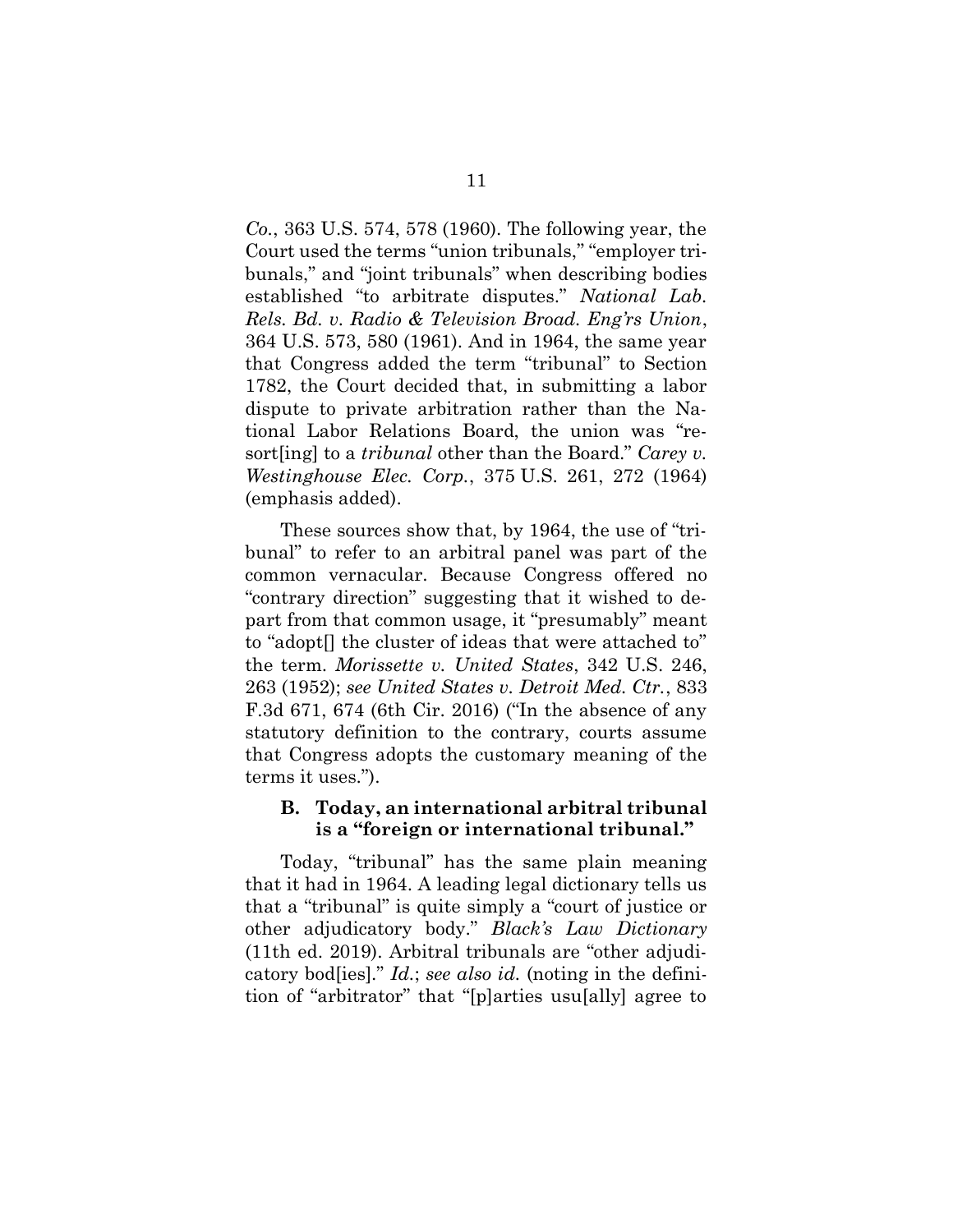have their dispute resolved by either a sole arbitrator or three arbitrators (referred to as an arbitral panel in domestic arbitration or an arbitral tribunal in international arbitration)").

This Court too has remained consistent in its use of the term "tribunal." In *Mitsubishi Motors Corp. v. Soler Chrysler-Plymouth, Inc.*, the Court explained that enforcing "the parties' [arbitration] agreement" showed "respect for the capacities of foreign and transnational tribunals"—like the Tokyo-seated commercial arbitral tribunal to which the parties had submitted their dispute. 473 U.S. 614, 629 (1985); *see also id.* at 627, 629–631, 634, 636–637, 638 (repeatedly using "tribunal" to refer to international commercial arbitral panels). And, in *Scherk v. Alberto-Culver Co.*, the Court stated that, by agreeing to submit their dispute to International Chamber of Commerce arbitration, the parties had "agree[d] to arbitrate before a specified tribunal." 417 U.S. 506, 519 (1974).

### **C. The distinction that some courts have drawn between international commercial arbitral tribunals and international investment arbitral tribunals is flawed.**

Several lower courts have held that Congress intended Section 1782 to apply only to "[S]tate-sponsored" international investment arbitral tribunals, but not to "private" international commercial arbitral tribunals. *See, e.g.*, *National Broad. Co. v. Bear Stearns & Co.*, 165 F.3d 184, 188–90 (2d Cir. 1999). Thus, while the question of Section 1782's availability in aid of international commercial arbitration has divided the federal courts, there is a consensus, correct so far as it goes, that Section 1782 discovery is availa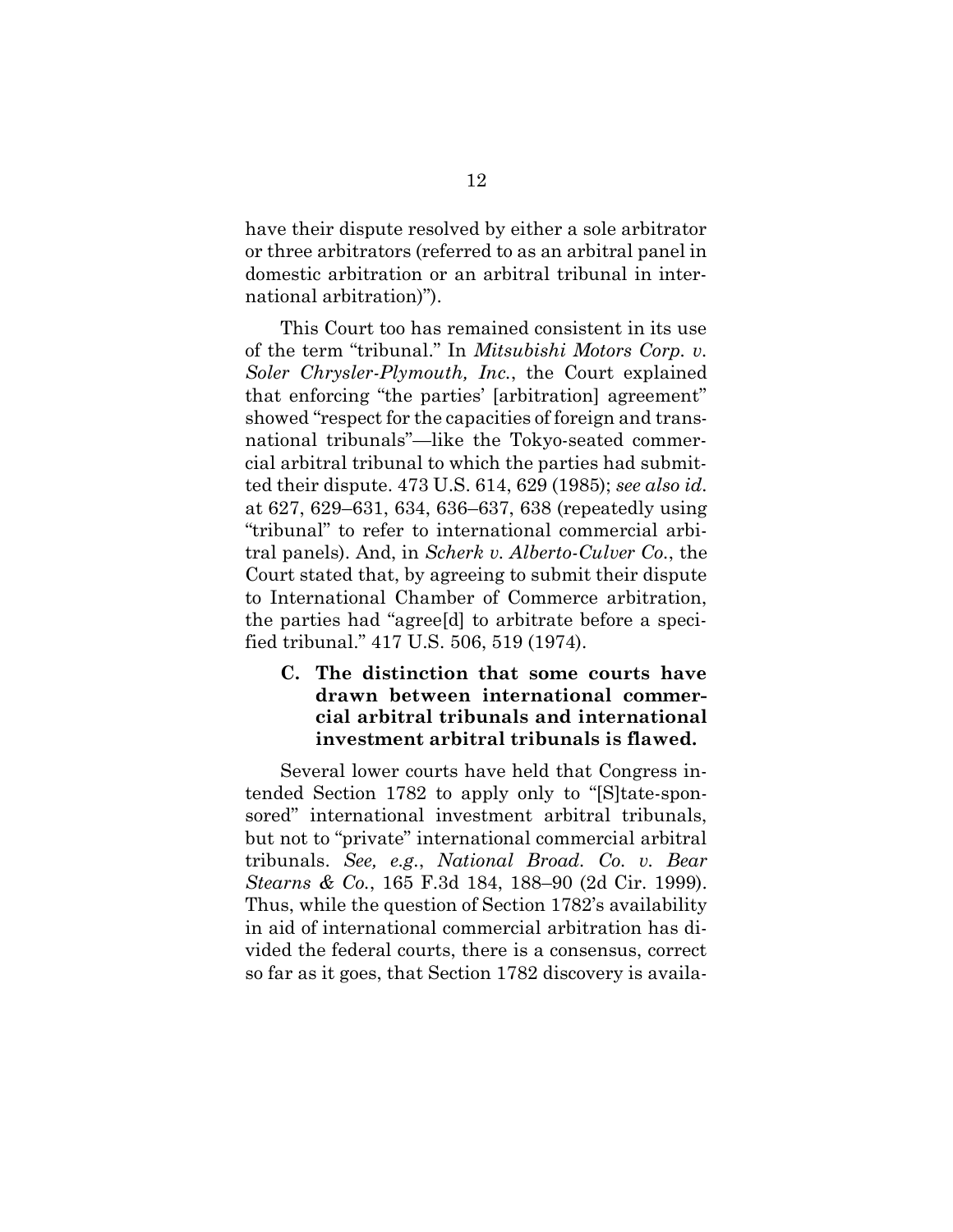ble in aid of proceedings before treaty-based international investment arbitration tribunals. *See Restatement*, § 3.5 Reporter's Note b; *see also, e.g.*, *In re Chevron Corp.*, 633 F.3d 153, 161 (3d Cir. 2011) (arbitral tribunal constituted under a bilateral investment treaty is "unquestionably" a "foreign or international tribunal" under Section 1782).

There is no basis, however, for distinguishing between international investment and commercial arbitration in this context. Section 1782 discovery should be available in aid of both.

**1.** Cases drawing this distinction typically rely on two aspects of Section 1782's legislative history: first, that Congress did not specifically mention international commercial arbitration when debating the 1964 amendments, *e.g.*, *National Broad.*, 165 F.3d at 189, and second, that one of Section 1782's predecessor statutes provided for discovery assistance only to tribunals "established pursuant to an agreement between the United States and any foreign government or governments," *id.* at 192. Neither rationale withstands scrutiny.

*First*, there is no evidence that Congress specifically contemplated arbitration under bilateral investment treaties when it amended Section 1782 in 1964. At that time, treaty-based investor-State arbitration, largely a product of the 1980s and 1990s, barely existed. The United States did not sign its first bilateral investment treaty until 1982. *See* Panama-U.S. Bilateral Investment Treaty, Oct. 27, 1982, S. Treaty Doc. No. 99-14. Since then, the treaty governing most international investment arbitrations involving the United States has been the North American Free Trade Agreement ("NAFTA"), Can.-Mex.-U.S., Dec.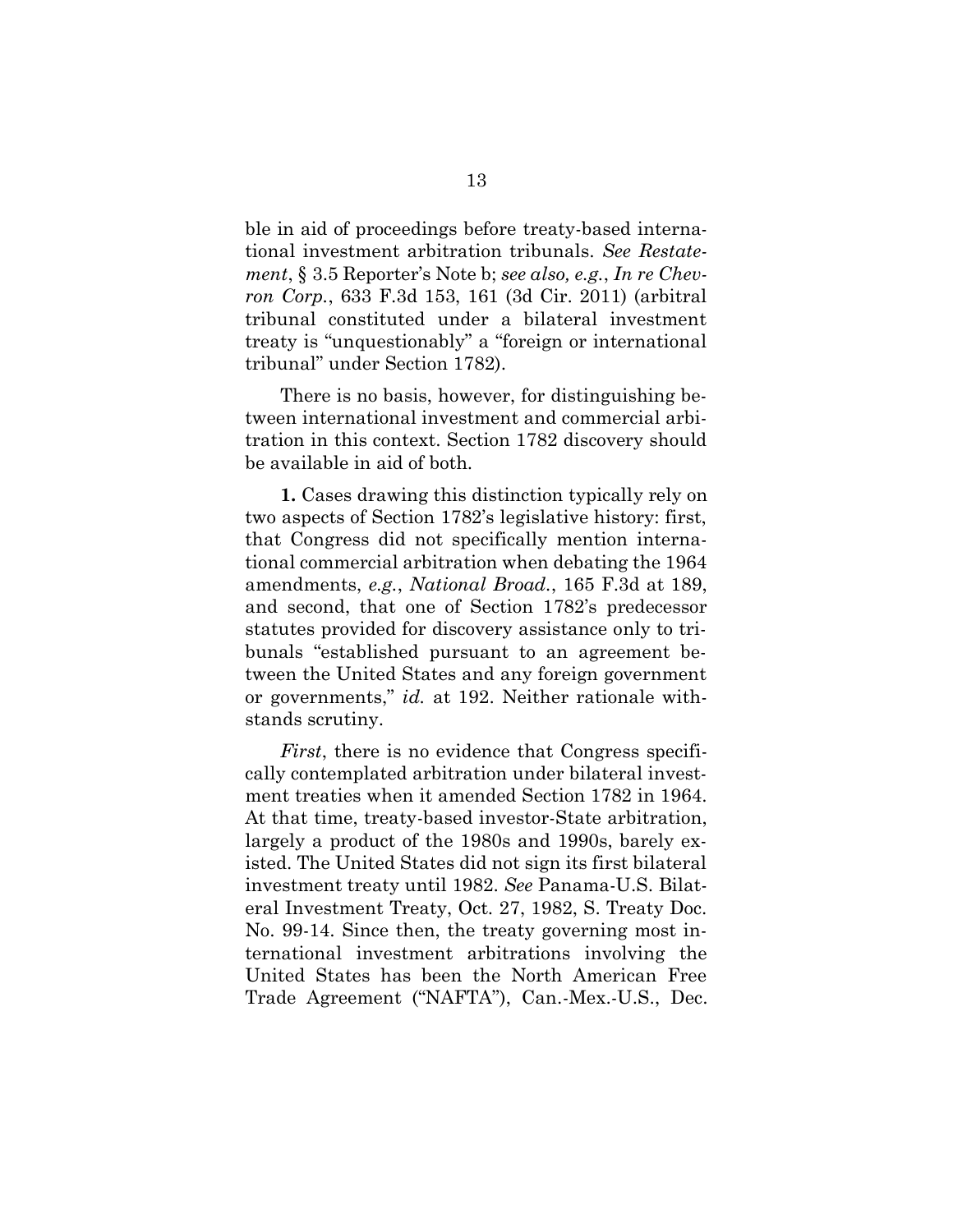17, 1992, 32 I.L.M. 289, which did not take effect until 1994.<sup>4</sup>

Nor, in this context, should the Court attach particular significance to the United States' signing, in 1965, of the Convention on the Settlement of Investment Disputes Between States and Nationals of Other States (the "ICSID Convention"), Mar. 18, 1965, 17 U.S.T. 1270, 575 U.N.T.S. 159. While the ICSID Convention created a framework for international investment arbitration, it established no investment rights or obligations.

In fact, in 1964 international commercial arbitration was much more established than international investment arbitration. It was over forty years earlier, in 1920, that New York passed its Arbitration Law to respond to "the demands of international commerce" and "establish[] legal machinery for protecting, safeguarding and supervising commercial arbitration." Julius H. Cohen, *The Law of Commercial Arbitration and the New York Statute*, 31 Yale L.J. 147, 148, 150 (1921). Two years later, in 1922, the International Chamber of Commerce ("ICC") published the first version of its Rules of Arbitration, which were designed for, and are still widely used in, international commercial arbitration.<sup>5</sup> That was followed the next year by the establishment of the ICC's International Court of

<sup>4</sup> *See* United Nations Conference on Trade and Dev., *Investment Dispute Settlement Navigator*, https://investmentpolicy.unctad.org/investment-dispute-settlement (last visited Feb. 26, 2022) (listing twenty investor-State arbitrations brought against the United States, eighteen under NAFTA).

<sup>5</sup> *See* ICC, *Leading Dispute Resolution Worldwide*, https://100.iccwbo.org/theme/leading-dispute-resolution-worldwide (last visited Feb. 26, 2022).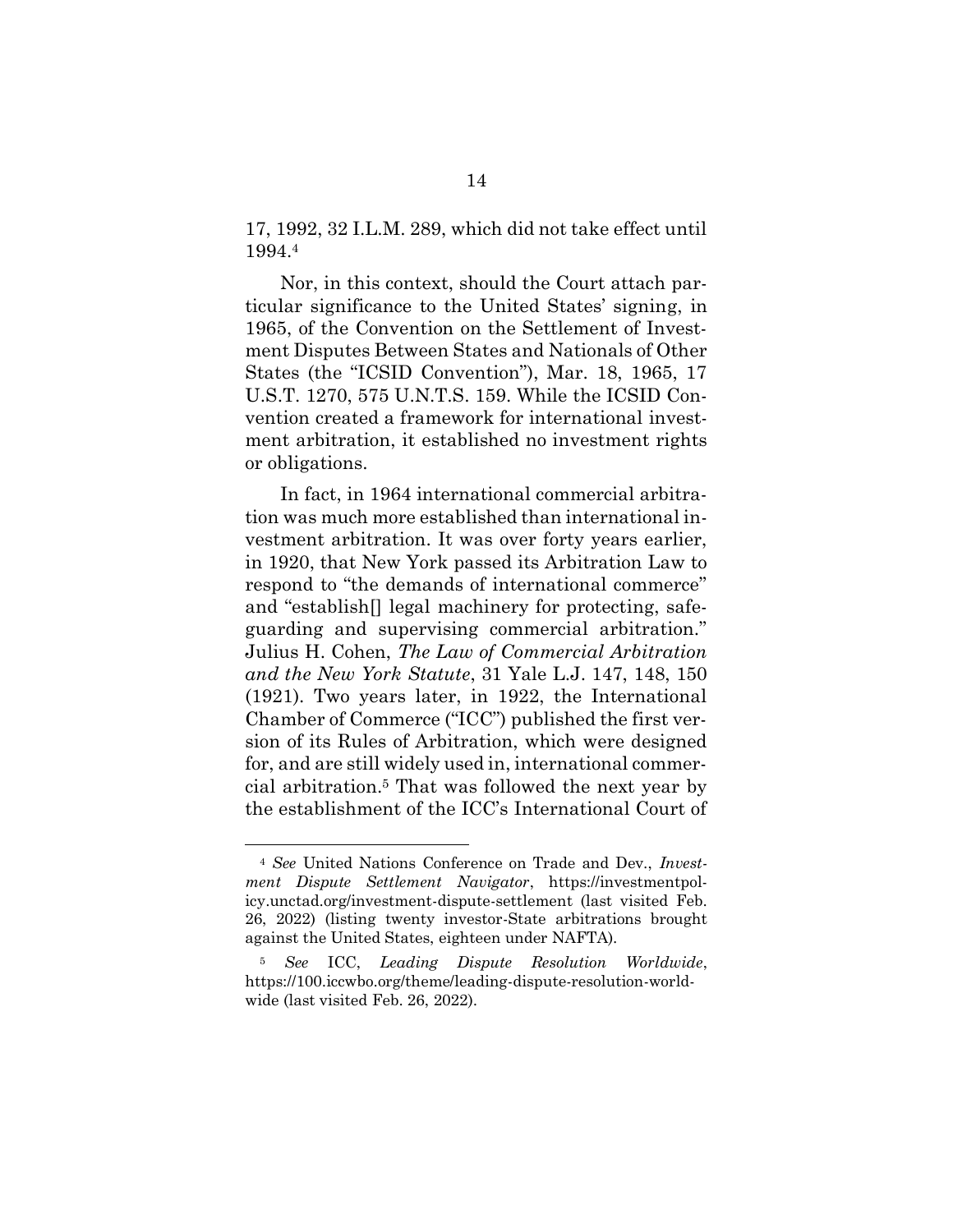Arbitration with the goal of "making arbitration the preferred method of commercial dispute resolution." 6 The London Court of International Arbitration ("LCIA")—another international arbitration institution—is even older, established in 1892 to facilitate the arbitration of*,* among others, "trans-national commercial disputes."<sup>7</sup> The arbitration workload of the ICC Court and the LCIA consists overwhelmingly of international commercial cases.

These facts refute the theory that Congress had international investor-State tribunals—but *not* international commercial tribunals—in mind when enacting Section 1782.

*Second*, and no less significant, one of Section 1782's predecessor statutes, 22 U.S.C. §§ 270–270g, specifically applied only to tribunals established by the United States and foreign governments—a limitation Congress specifically removed when it amended Section 1782 in 1964. *See* Pub. L. No. 88-619, §§ 3, 9(a), 78 Stat. 995, 995, 997 (1964); 22 U.S.C. §§ 270– 270g (1958); *see also In re Application to Obtain Discovery for Use in Foreign Proceedings*, 939 F.3d 710 at 727–28 (6th Cir. 2019); *National Broad.*, 165 F.3d at 189–90. To read a "State-sponsored" tribunal requirement into Section 1782, after Congress excised it from the statute in 1964, undermines Congress's purpose in deleting that requirement. *See Stokeling v. United States*, 139 S. Ct. 544, 561 (2019) ("When Congress

<sup>6</sup> *Id*.

<sup>7</sup> LCIA, *History*, https://www.lcia.org/LCIA/history.aspx (last visited Feb. 26, 2022).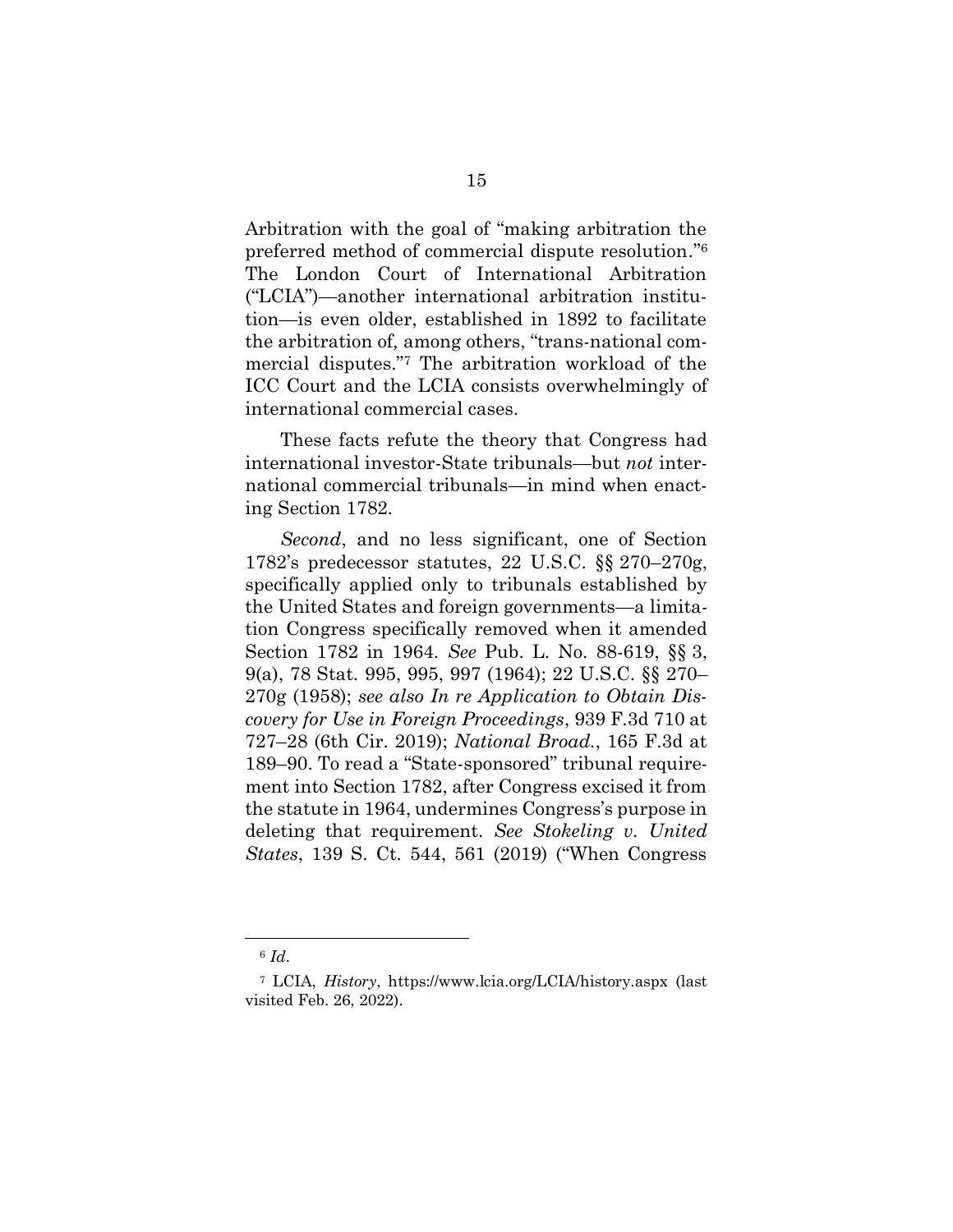keeps one piece of statutory text while deleting another, we generally have no trouble concluding that it does so with purpose." (quotation marks omitted)).

In sum, to distinguish between international commercial arbitral tribunals and investment arbitral tribunals would fall afoul of the maxim that "[l]egislative silence is a poor beacon to follow in discerning the proper statutory route." *Zuber v. Allen*, 396 U.S. 168, 185 (1969); *see also Harrison v. PPG Indus., Inc.*, 446 U.S. 578, 592 (1980) (when evaluating a statute's legislative history, "a court cannot, in the manner of Sherlock Holmes, pursue the theory of the dog that did not bark"). The fact remains that neither the text nor the legislative history of Section 1782, as amended in 1964, supports the notion that Congress intended to cover investment arbitral tribunals without covering commercial arbitral tribunals.

**2.** The distinction is also inconsistent with the realities of international arbitration. Investment and commercial arbitral tribunals are indistinguishable in all their essential functions.

*First*, both types of tribunals derive their jurisdiction from the consent of the parties. In commercial arbitration, that consent is typically expressed in a contractual clause. *See Scherk*, 417 U.S. at 508. In investment arbitration, that consent is typically formed when an investor accepts a State's standing offer to arbitrate. *See BG Grp., PLC v. Republic of Argentina*, 572 U.S. 25, 42 (2014). Thus, an agreement between an investor and a State to arbitrate a dispute does not arise solely from entry by the two States into an investment treaty, but from specific action taken by an investor with respect to the host State.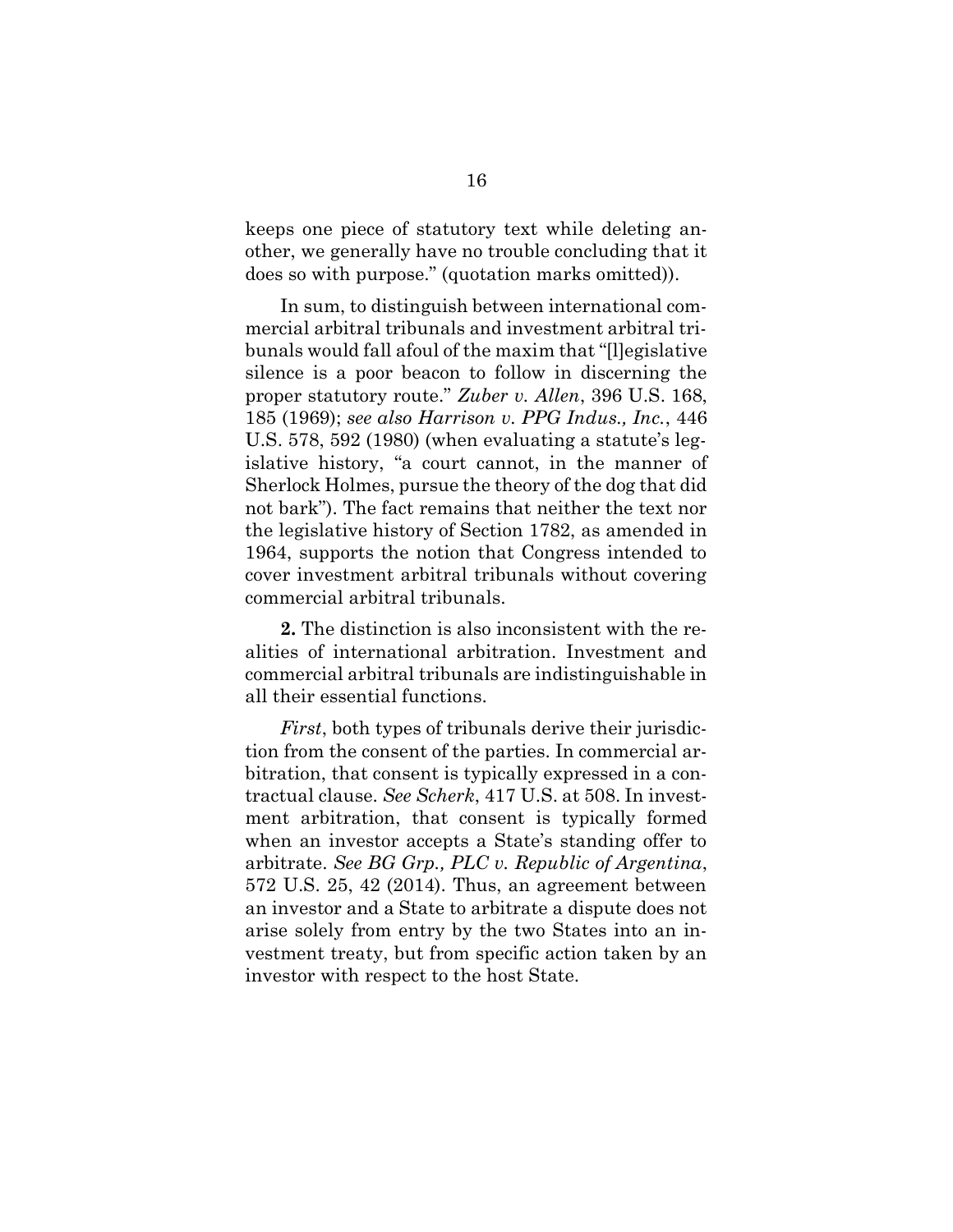*Second*, in both international commercial arbitration and investment arbitration, the tribunals typically consist of one or three private individuals (one designated by each party and the chair named either by those party-named arbitrators, by the parties themselves, or by an arbitral institution, such as the ICC or LCIA). Neither an investment nor a commercial arbitral tribunal is in itself a governmental body.

*Third*, a foreign State can as easily find itself a party to a commercial as to an investor-State arbitration. States and their instrumentalities regularly engage in commercial transactions, including with foreign investors, that are subject to arbitration. The resulting disputes unquestionably fall within the jurisdiction of international commercial arbitral tribunals. Under the distinction that some courts have drawn, parties to such proceedings could not seek assistance under Section 1782. Yet if the investor were to bring an analogous claim against under an investment treaty, Section 1782 discovery would be available.

*Fourth*, international commercial and investment arbitral tribunals apply identical procedural rules in conducting their proceedings. The United Nations Commission on International Trade Law ("UNCITRAL") Rules, for instance, are used in both investor-State and commercial arbitration. *See Chevron*, 633 F.3d at 158 (UNCITRAL Rules applied to an investor-State arbitration between Chevron and Ecuador); *El Paso Corp. v. La Comision Ejecutiva Hidroelectrica Del Rio Lempa*, 341 F. App'x 31, 32 (5th Cir. 2009) (UNCITRAL Rules applied to an international arbitration between two private parties). A significant percentage of arbitrations even under the ICSID Arbitration Rules are contract disputes that the parties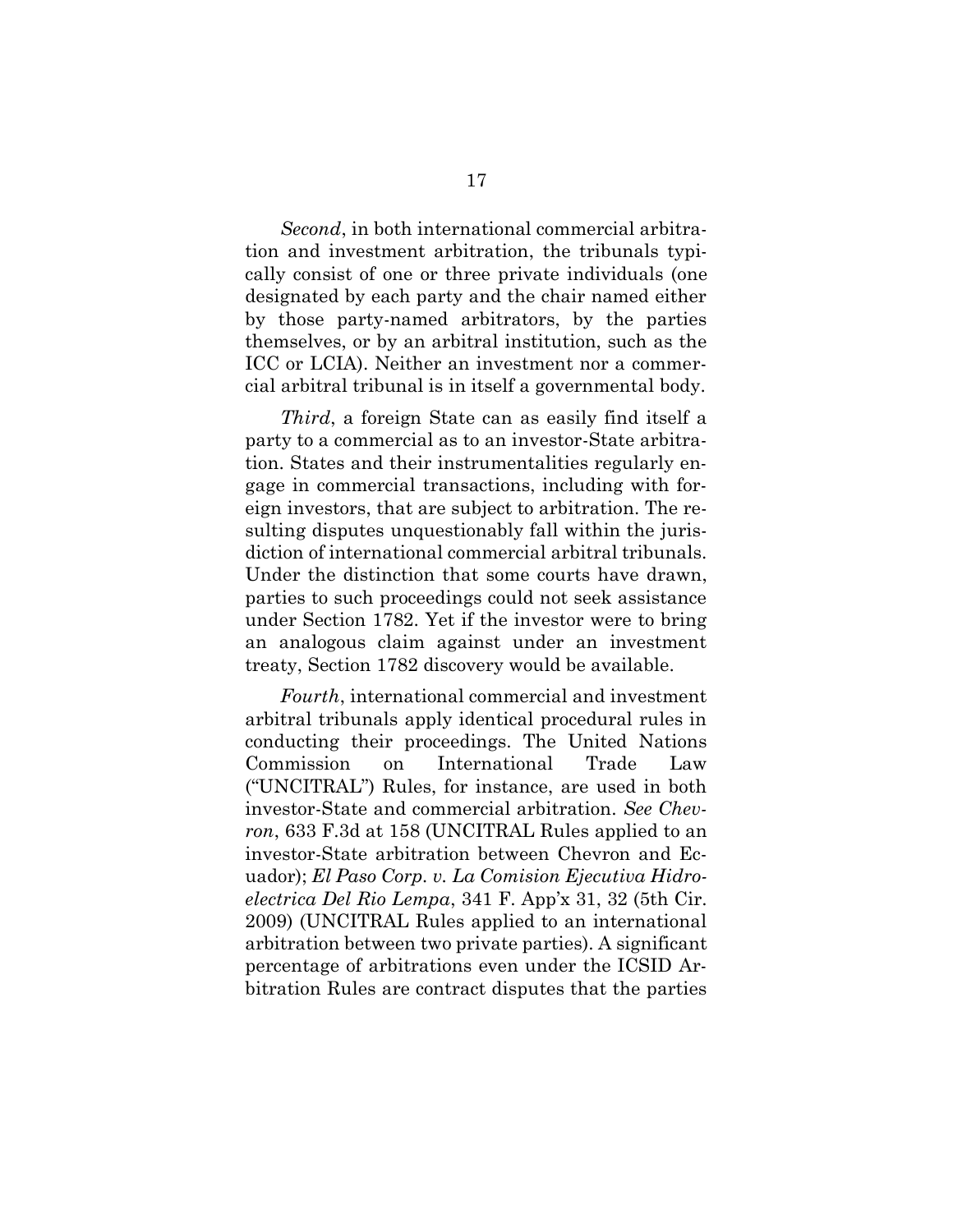chose to resolve under ICSID Arbitration Rules.<sup>8</sup> The rules of other international arbitral institutions likewise apply equally to both species of arbitrations. *See, e.g.*, *Novenergia II – Energy & Environ. (SCA) v. Kingdom of Spain*, Civil Action No. 18-cv-01148 (TSC), 2020 WL 417794, at \*1 (D.D.C. Jan. 27, 2020) (Stockholm Chamber of Commerce ("SCC") Rules applied to an investor-State arbitration under the Energy Charter Treaty); *AO Techsnabexport v. Globe Nuclear Servs. & Supply, Ltd.*, 656 F. Supp. 2d 550, 551–52 (D. Md. 2009) (SCC Rules applied to an arbitration under a contract for sale of uranium).

*Fifth*, both types of tribunals interpret and apply rules of law to the facts of a dispute. *See BG*, 572 U.S. at 31 (investor-State arbitral tribunal applied bilateral investment treaty between the United Kingdom and Argentina); *El Paso*, 341 F. App'x at 32 (international commercial arbitral tribunal applied El Salvadoran substantive law and Swiss procedural law).

*Sixth*, though not governmental bodies in themselves, both commercial and investment arbitral tribunals render final and binding decisions that courts will enforce. Under the United Nations Convention on the Recognition and Enforcement of Arbitral Awards, June 10, 1958, 21 U.S.T. 217 (the "New York Convention"), the key international instrument in international arbitration, courts of all contracting States must, absent a Convention defense, enforce an award to which the Convention applies, whether rendered by an investment or a commercial arbitral tribunal. So

<sup>8</sup> *See* ICSID, *Spotlight on Contract-based Disputes at ICSID*, https://icsid.worldbank.org/node/20966 (last visited Feb. 26, 2022).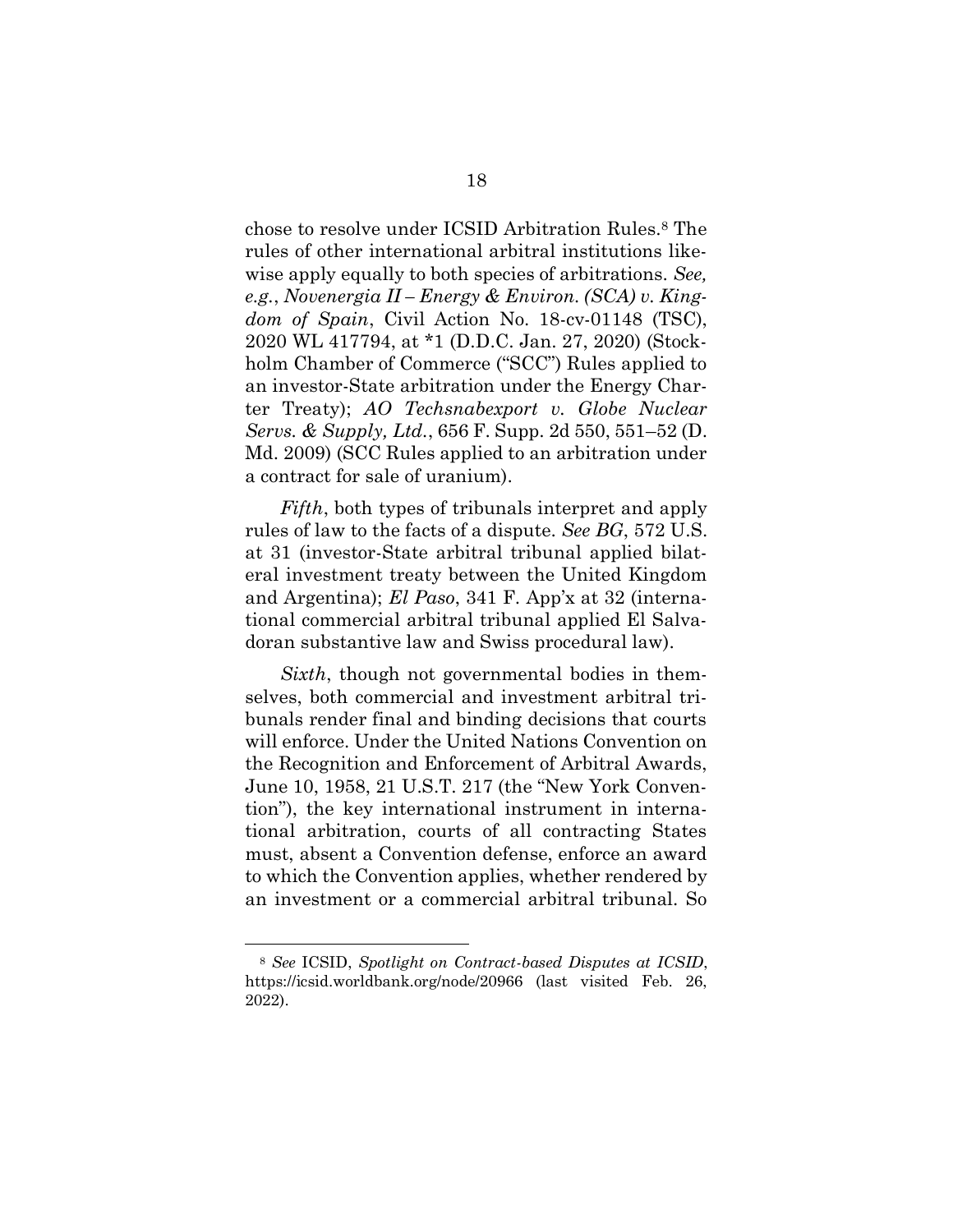too with the Inter-American Convention on International Commercial Arbitration, Jan. 30, 1975, O.A.S.T.S. No. 42, 1438 U.N.T.S. 245 (the "Panama Convention"); *see also Restatement*, § 3.5 Reporter's Note b. This further undermines the "State-sponsored" versus "private" dichotomy that has found favor with some courts.

International commercial arbitral tribunals and international investment arbitral tribunals are materially indistinguishable in form and function. Neither Section 1782's text and legislative history, nor the realities of international arbitration, support distinguishing between them for purposes of Section 1782. There is no basis to conclude that Section 1782's reference to "foreign or international tribunal" captures one type of arbitral tribunal but not the other.

### **D. The use of the phrase "foreign or international tribunal" elsewhere in Title 28 does not support a narrow interpretation of Section 1782.**

Despite the absence of any textual limitation on the phrase "foreign or international tribunal" in Section 1782, Petitioners argue that the use of the same phrase in 28 U.S.C. §§ 1696 and 1781 supports a narrow interpretation of the phrase. *See* Pet. Br. 28–31, *ZF Automotive*, No. 21-401. Section 1696 permits a district court to order service of "any document issued in connection with a proceeding in a foreign or international tribunal" when presented with "a letter rogatory issued, or request made, by a foreign or international tribunal or upon application of any interested person." 28 U.S.C. § 1696(a). Section 1781 grants the

<sup>\*\*\*\*</sup>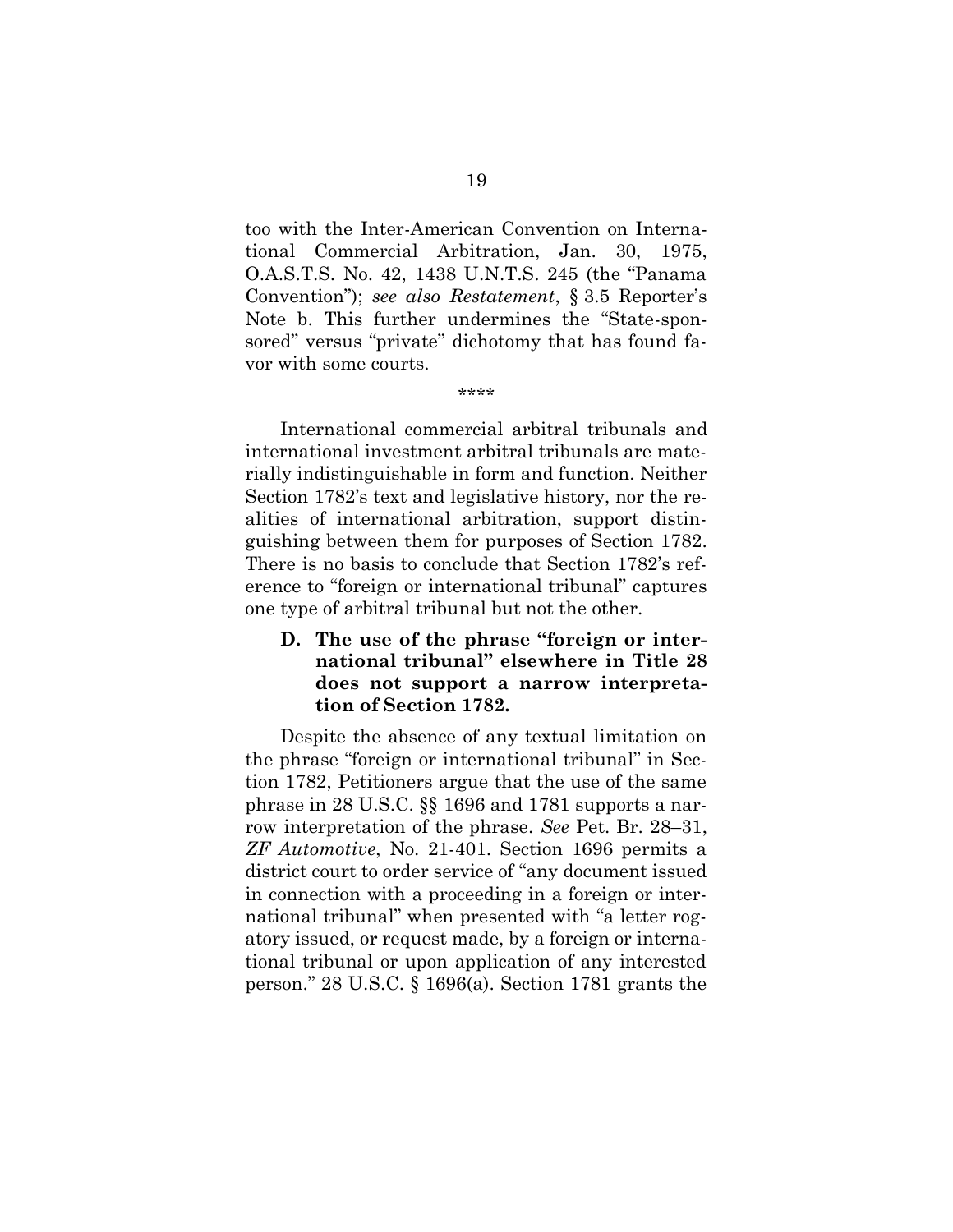U.S. Department of State the power "to receive a letter rogatory issued, or request made, by a foreign or international tribunal" and to transmit "a letter rogatory issued, or request made," by a U.S. tribunal to a "foreign or international tribunal, officer, or agency to whom it is addressed." 28 U.S.C. § 1781(a). Some courts, such as the Seventh Circuit, have held that because the subjects of Sections 1696 and 1781— "[s]ervice-of-process assistance and letters rogatory"—are "matters of comity between governments," the use of the same phrase in the three provisions suggests that Congress meant to refer to "state-sponsored tribunals" rather than international commercial arbitral tribunals in Section 1782. *See Servotronics, Inc. v. Rolls-Royce PLC*, 975 F.3d 689, 694–95 (7th Cir. 2020).

This is incorrect. Although "identical words used in different parts of the same statute" will be "presumed to have the same meaning," *Merrill Lynch, Pierce, Fenner & Smith, Inc. v. Dabit*, 547 U.S. 71, 86 (2006), there is no reason why Sections 1696 and 1781 cannot apply to international arbitral tribunals. Sections 1696 and 1781 refer to "request[s] made" by a foreign or international tribunal. *See* 28 U.S.C. §§ 1696(a), 1781(a). This is not limited to foreign courts or State-sponsored tribunals; international arbitral tribunals can also make a "request" for U.S. federal court assistance with service of a document or to obtain evidence. *See Application to Obtain Discovery*, 939 F.3d at 723; *Intel*, 542 U.S. at 257 n.10 ("Section 1696(a) . . . is not limited to service of process; it allows service of 'any document' issued in connection with a foreign proceeding." (emphasis omitted)).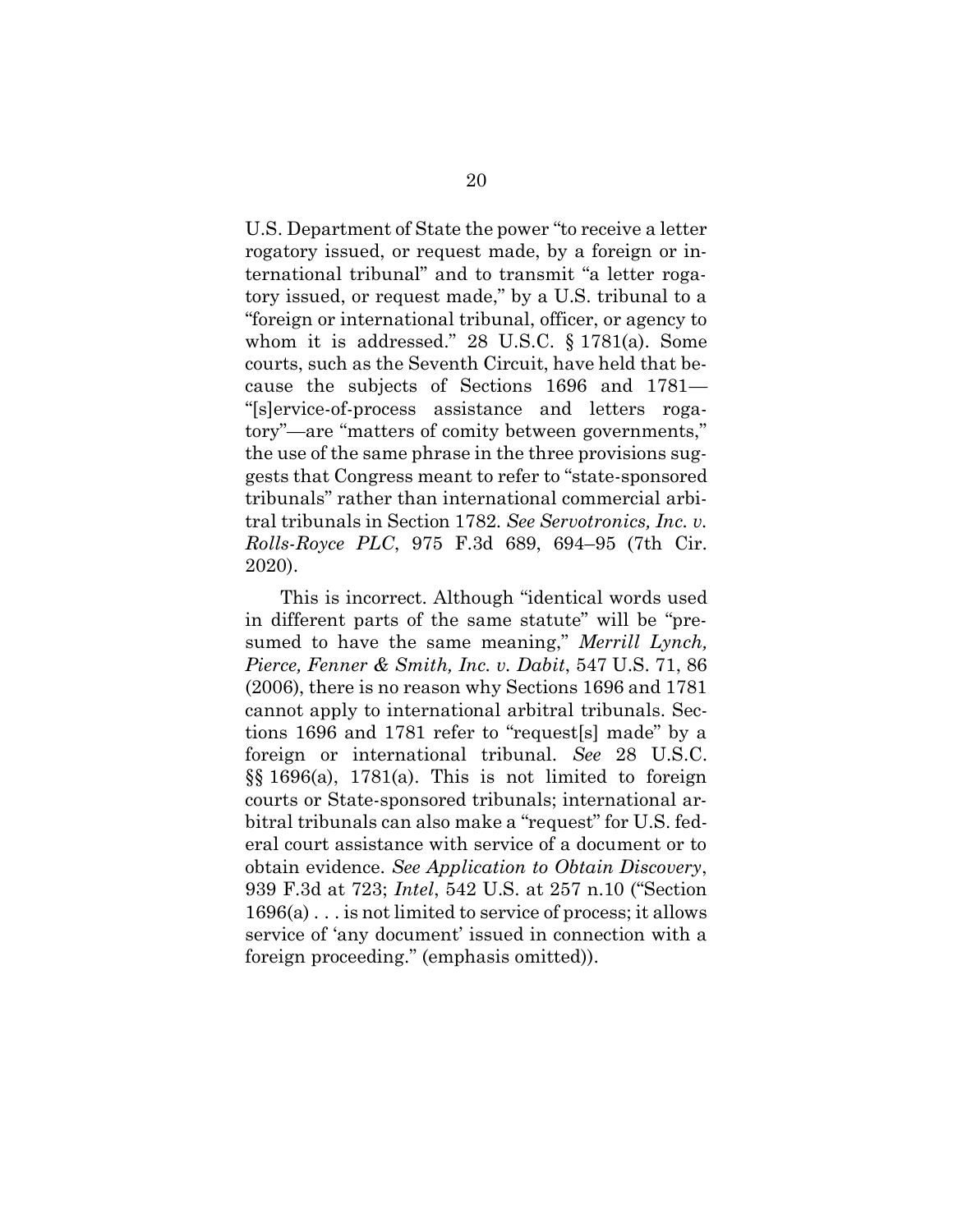Nor was Congress solely concerned with international comity when passing these provisions. Section 1696 applies not only to a "request" from a "foreign or international tribunal" but also to an "application of any interested person." 28 U.S.C. § 1696(a). As this Court has held, an "interested person" is anyone who "possess[es] a reasonable interest in obtaining [judicial] assistance." *Intel*, 542 U.S. at 256 (alterations in original) (quotation marks omitted). That extends beyond foreign courts or other State-sponsored tribunals, reaching parties to which comity considerations would not apply. There is therefore "no reason to doubt" the conclusion that the plain meaning of the text of Section 1782 compels, namely that "foreign or international tribunal" includes arbitral tribunals resolving international commercial disputes. *Application to Obtain Discovery*, 939 F.3d at 723.

### **E. The** *Restatement* **concludes that international arbitral tribunals are "foreign or international tribunals" under Section 1782.**

The *Restatement*'s drafters carefully considered how Section 1782 applies to international arbitrations and concluded that international commercial and investment arbitral tribunals stand on the same footing and may both receive assistance under Section 1782. *Restatement*, § 3.5 Reporter's Note b. The American Law Institute ("ALI") unanimously adopted that position when it approved the *Restatement* in May 2019.

The *Restatement* did not reach that conclusion lightly. As with all ALI Restatements, the *Restatement* underwent a rigorous deliberative and drafting process, in this case lasting twelve years. After closely analyzing the issue, the *Restatement*'s drafters agreed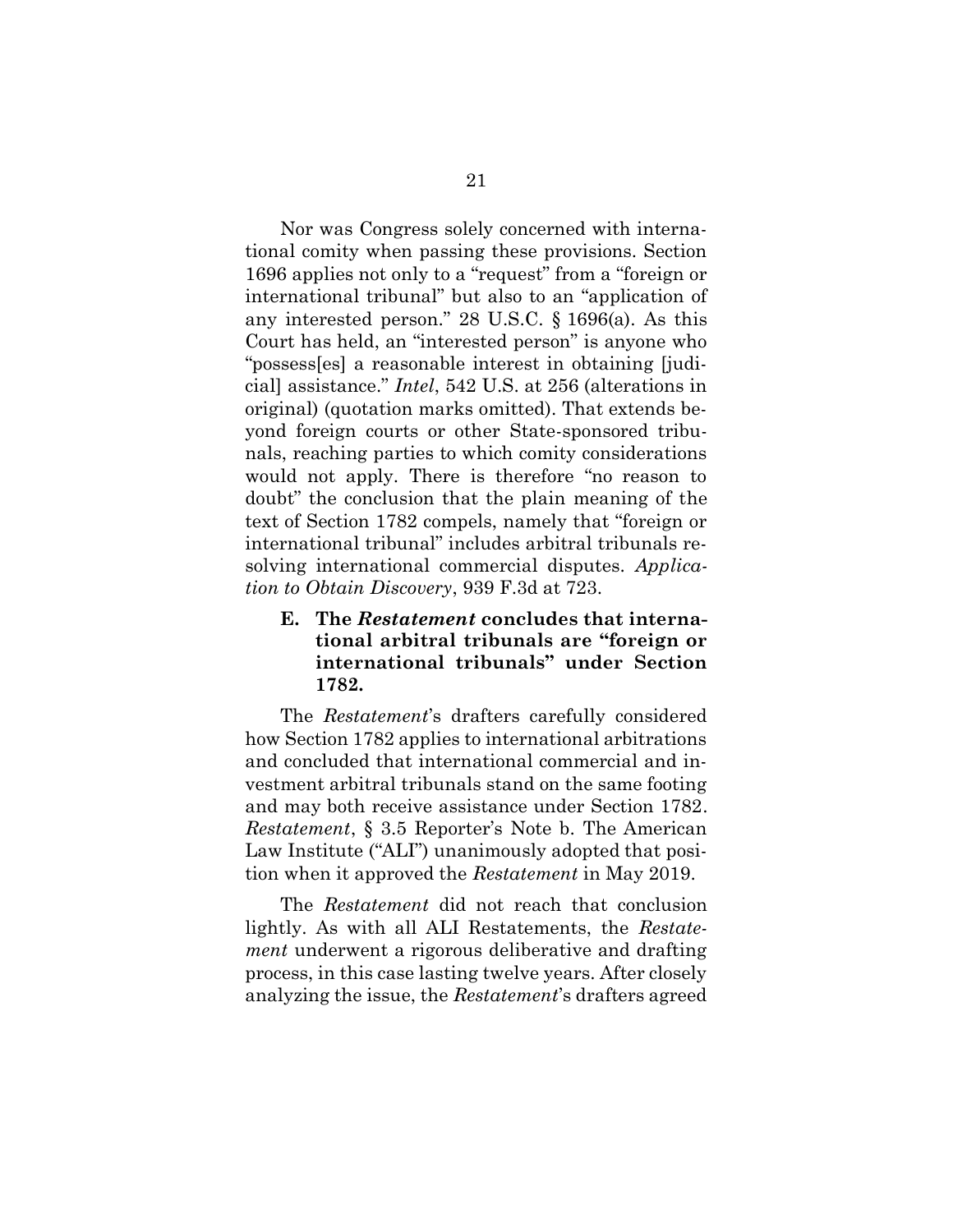that Section 1782's plain language compels the conclusion that international commercial arbitral tribunals are "tribunals" under Section 1782 and that there is no principled basis outside the statutory text for holding otherwise. *Restatement*, § 3.5 cmt. b. That conclusion follows from the bedrock principle that this Court's statutory interpretation "begins with the language of the statute" and "ends there as well" when "the statutory language provides a clear answer." *Hughes Aircraft Co. v. Jacobson*, 525 U.S. 432, 438 (1999) (quotation marks omitted).

#### **II. This Court's** *Intel* **decision confirms that Section 1782 should be interpreted to apply to international arbitral tribunals.**

*Intel*—this Court's only decision interpreting Section 1782—confirms the outcome urged by amici. In *Intel*, the Court considered whether the European Commission's Directorate-General for Competition ("DG-Competition") was a "tribunal" under Section 1782. 542 U.S. at 246. Throughout *Intel*, the Court confirmed that the phrase "foreign or international tribunal" should be interpreted broadly. *See*, *e.g.*, *id.* at 258 (emphasizing that "foreign or international tribunal" has a broader scope than language used in Section 1782's predecessor statutes and holding that there is "no warrant to exclude" a body that "acts as a first-instance decisionmaker"). The Court ultimately concluded that DG-Competition, which is not a court and was not at the time of the Section 1782 request acting in an adjudicatory capacity, was still a "tribunal" within the scope of Section 1782. *Id.*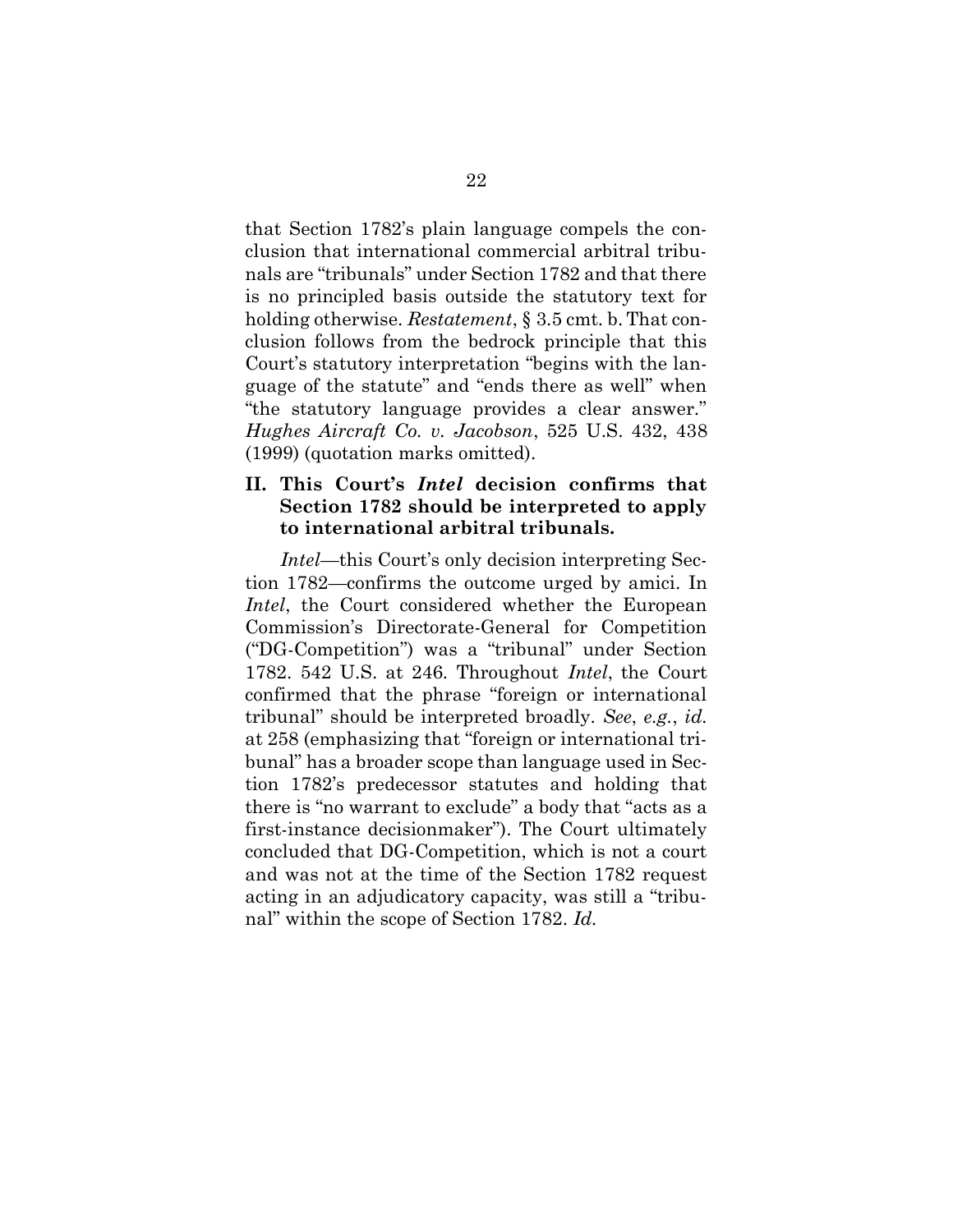In reaching that conclusion, the Court gave no particular weight to the fact that the European Commission is a governmental entity. To the contrary, that feature of the Commission received no attention.

Instead, the *Intel* Court articulated its opposition to subjecting the availability of Section 1782 to hardand-fast rules. *Id.* at 255. As noted, a foreign or international body need not be a court and need not be engaging in adjudicatory activity at the time of the discovery request in order to qualify as a tribunal under Section 1782. But *Intel* went further. It announced that Section 1782 discovery is not subject to categorical exclusions or limitations, such as a requirement that the material sought to be discovered under Section 1782 be discoverable either in the foreign or international forum or in an analogous domestic proceeding. Categorically excluding international commercial arbitral tribunals from the scope of Section 1782 would be contrary to *Intel*'s core teachings.

*Intel*'s repeated reliance on articles by Professor Hans Smit only bolsters the conclusion that the Court viewed Section 1782 as applying to commercial arbitrations. *See id.* at 248, 256–59, 261–62, 264. Professor Smit was the "dominant drafter of, and commentator on, the 1964 revision[s]" to Section 1782. *In re Letter of Request from Crown Prosecution Serv. of UK*, 870 F.2d 686, 689 (D.C. Cir. 1989). One of those articles, published in 1965, specifically identified "arbitral tribunals" as one type of "tribunal" within the scope of Section 1782. Hans Smit, *International Litigation Under the United States Code*, 65 Colum. L. Rev. 1015, 1021, 1026 n.71, 1027 n.73 (1965). The Court cited that portion of Professor Smit's article deliberately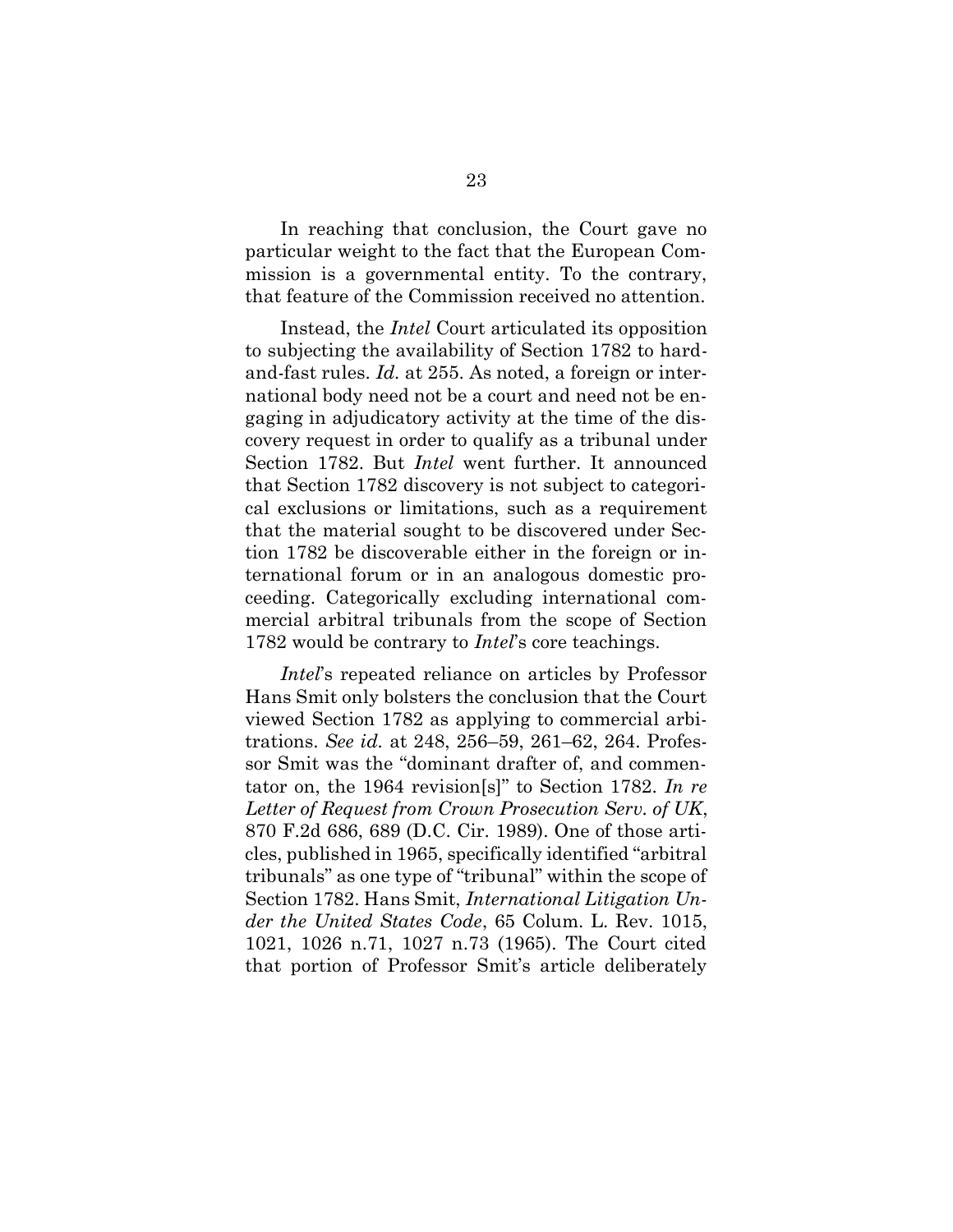and with approval. *See Intel*, 542 U.S. at 258. Although the Court omitted part of the relevant passage ("all bodies exercising adjudicatory powers") in quoting Professor Smit, it maintained Professor Smit's specific reference to arbitral tribunals as falling within Section 1782's scope. *Compare id.*, *with* Smit, 65 Colum. L. Rev. at 1026 n.71.

Amici do not argue that academic commentary on Section 1782 can itself overcome the plain text and acknowledge that the *Intel*'s reference to arbitral tribunals was *dictum*. That commentary is instructive here, however, because it accords with the plain meaning of "tribunal" and reflects the intention of the provision's principal drafter.

### **III. Holding that "foreign or international tribunal" encompasses international commercial arbitral tribunals will not prove detrimental to international commercial arbitration or the principles underlying it.**

The procedural autonomy and efficiency of arbitration are some of arbitration's core purposes as an alternative to litigation and amici are not arguing for unfettered U.S.-style discovery in international arbitral proceedings. But discovery is not alien to international commercial arbitration,<sup>9</sup> and the claim that making Section 1782 discovery available in respect of international commercial arbitration would work

<sup>9</sup> For example, the LCIA's 2020 Arbitration Rules provide that the arbitral tribunal has the power "to order any party to produce to the Arbitral Tribunal and to other parties documents or copies of documents in their possession, custody or power which the Arbitral Tribunal decides to be relevant." LCIA, *LCIA Arbitration Rules* (Oct. 1, 2020), https://www.lcia.org/Dispute\_Resolution\_Services/lcia-arbitration-rules-2020.aspx.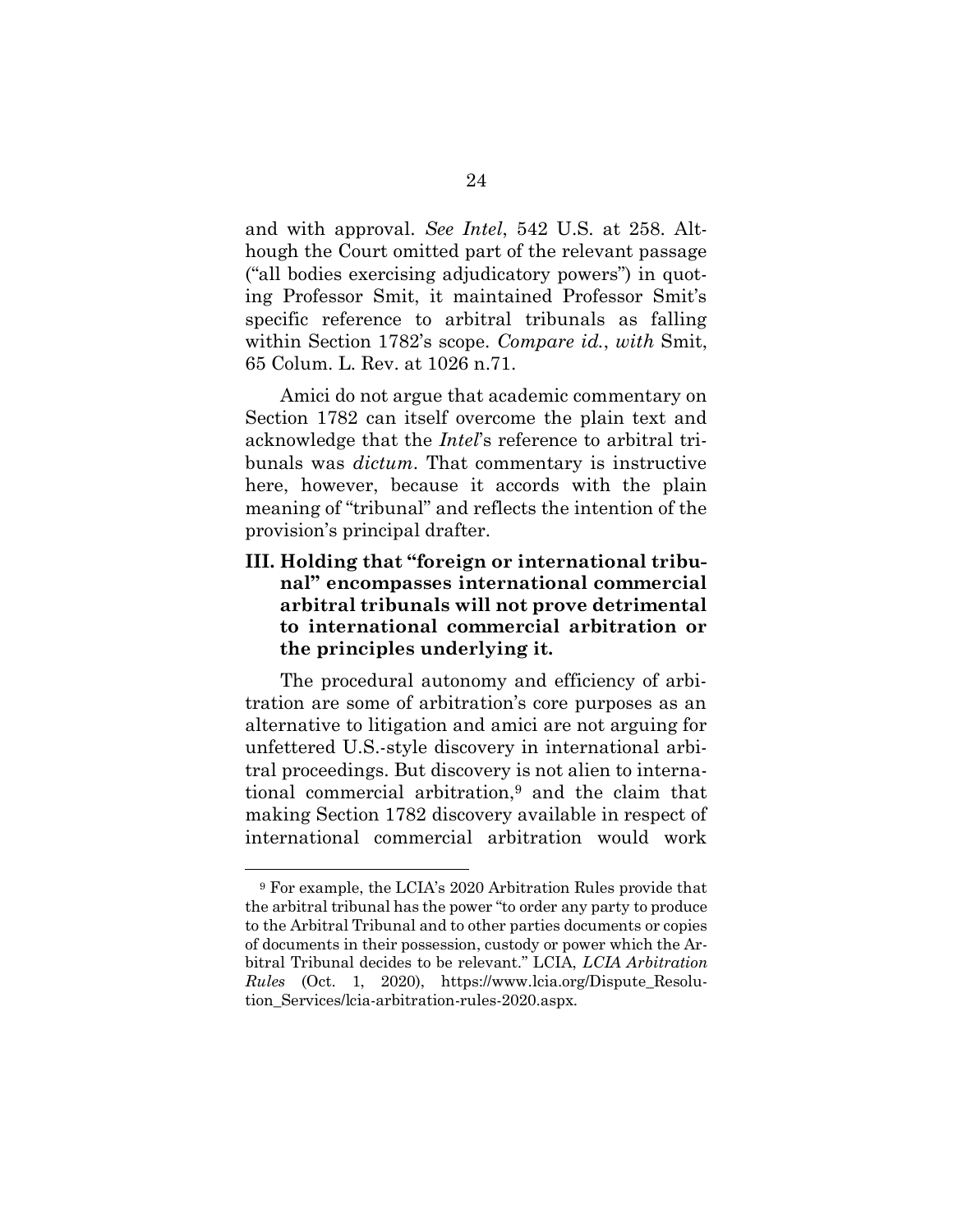great mischief is fundamentally misplaced. *See*, *e.g.*, Pet. Br. 49–50, *ZF Automotive*, No. 21-401; *Servotronics, Inc. v. Boeing Co.*, 954 F.3d 209, 214 (4th Cir. 2020); *Application to Obtain Discovery*, 939 F.3d at 729–30.

To begin with, this Court has held that "a district court is not required to grant a § 1782(a) discovery application simply because it has the authority to do so." *Intel*, 542 U.S. at 264. Moreover, arbitral tribunals can exclude documents obtained through Section 1782 and even preemptively make known to a U.S. court that they have no interest in such discovery. *Interglobe Enters. Private Ltd. v. Gangwal*, No. 1:19-mc-24257 (S.D. Fla. Apr. 21, 2020), ECF No. 31-1 (tribunal ruling that Section 1782 discovery was neither necessary nor helpful, and directing the party seeking Section 1782 discovery to advise the U.S. court of its ruling); *see also Intel*, 542 U.S. at 265 (noting that the European Commission stated in amicus briefs that it did not "need or want the District Court's assistance").

Moreover, this Court and lower federal courts have long guided district courts in exercising their wide discretion under Section 1782. In *Intel*, the Court identified four factors relevant for this purpose: (i) whether the person from whom discovery is sought is a party to the foreign proceeding; (ii) the nature of the tribunal, the character of the foreign proceeding and the tribunal's receptivity to Section 1782 discovery; (iii) whether the Section 1782 application conceals an attempt to circumvent foreign proof-gathering restrictions; and (iv) whether complying with the discovery requests would be unduly intrusive or burdensome. 542 U.S. at 264–65.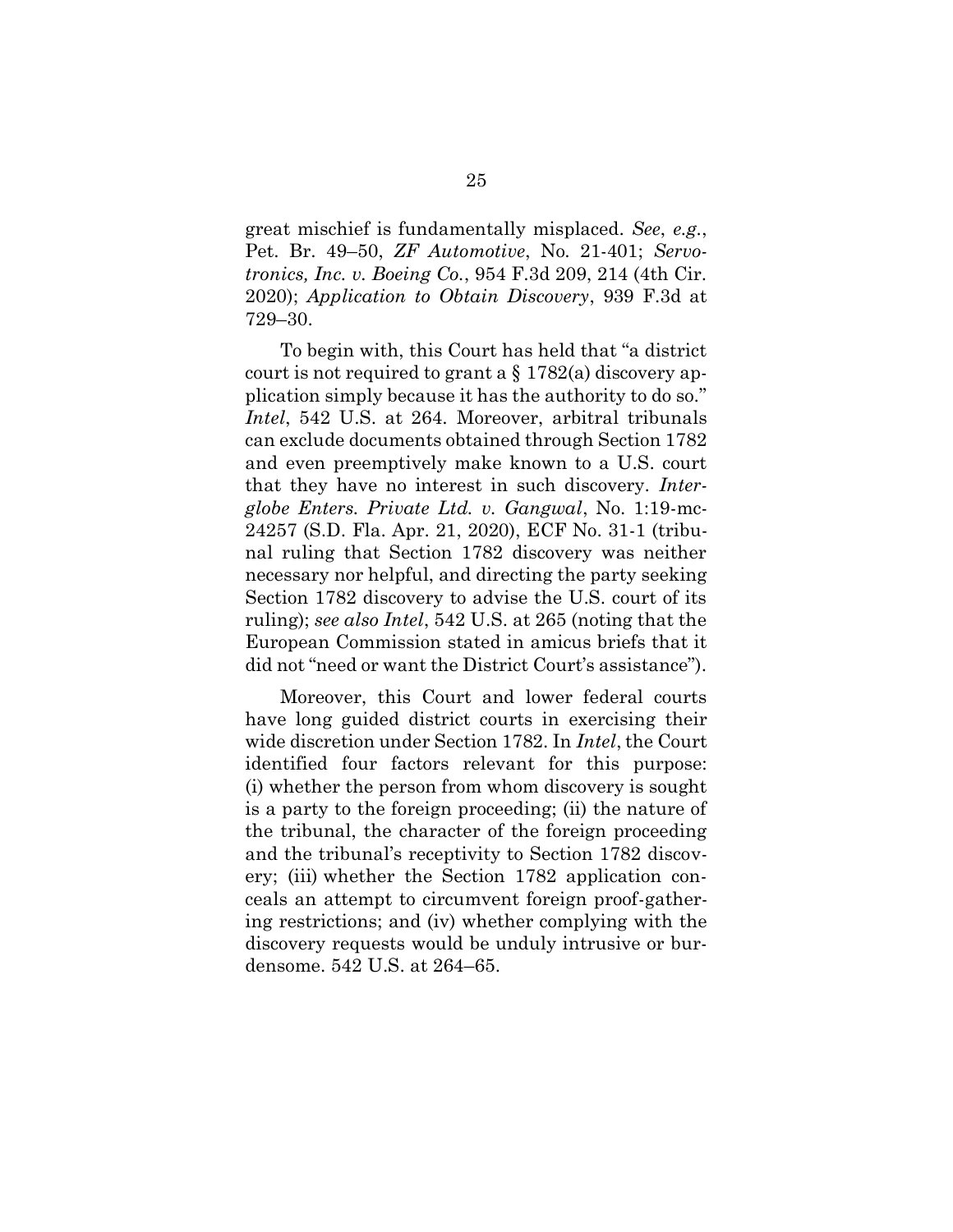These criteria not only permit courts to deny discovery requests under Section 1782, even when the statutory requirements are met, but also to grant them subject to conditions and limitations. *Intel* made clear that courts should approach each Section 1782 application strictly on its own terms. For example, a court may require a party in whose favor discovery has been ordered under Section 1782 to make a reciprocal exchange of information. *See id.* at 262 (citing *Euromepa, S.A. v. R. Esmerian, Inc.*, 51 F.3d 1095, 1102 (2d Cir. 1995)). Courts can and do take these considerations into account as soundly and effectively in the international arbitration context as in any other. If the lower courts require further guidance on how to apply those considerations properly in Section 1782 proceedings, this Court can provide that guidance without artificially limiting the meaning of "foreign or international tribunal."

While each of these factors is relevant to requests in aid of international commercial arbitrations, two have especially heightened utility in that context:

*First*, precisely because arbitral tribunals enjoy a high degree of procedural autonomy, it is all the more important that U.S. courts refrain from ordering discovery that is "unduly intrusive or burdensome." *Intel*, 542 U.S. at 265; *see Restatement*, § 3.5 cmt. c.

*Second*, courts must seriously consider the "receptivity" of an international commercial arbitral tribunal to the discovery sought. Indeed, district courts recognize the limitations on discovery in international commercial arbitration and have demonstrated an ability to "exercise considerable restraint, granting access to requested information only in limited circum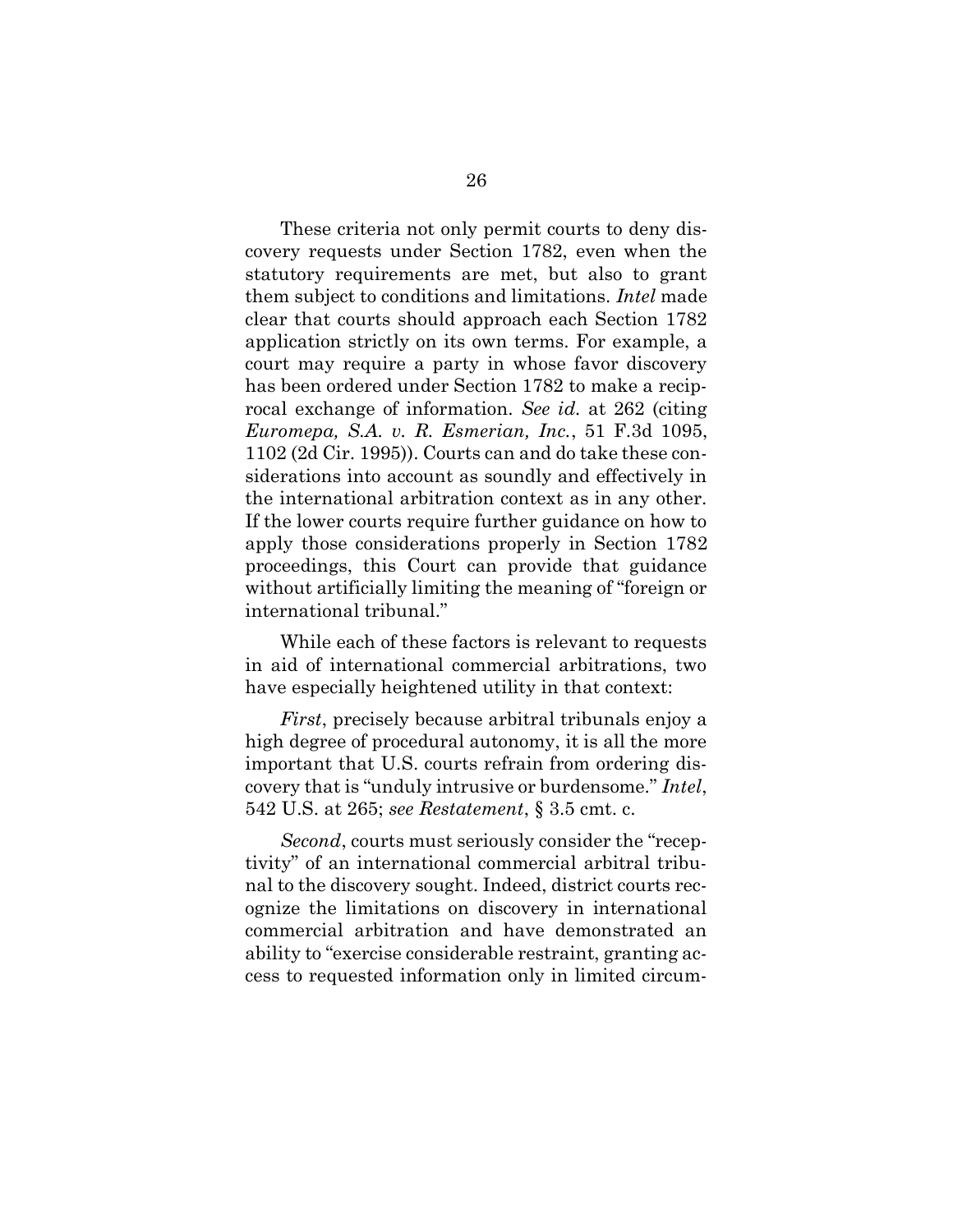stances when the grant is consistent with the tribunal's receptivity to the information." *Restatement*, § 3.5 Reporter's Note b; *accord id.* § 3.5 cmt. C. Realworld examples confirm this. *See* Order at 4, *Interglobe*, No. 1:19-mc-24257 (S.D. Fla. Apr. 30, 2020), ECF No. 33 (denying Section 1782 discovery after international commercial arbitral tribunal ruled that such discovery was neither necessary nor helpful); *In re Application of Chevron Corp.*, 762 F. Supp. 2d 242, 251 (D. Mass. 2010) ("[S]ince international arbitrators usually control the discovery process, this court believes it should exercise at least some restraint before granting the instant Section 1782 application.").

Though district courts have been ordering Section 1782 discovery in aid of international commercial arbitrations for years, arbitration remains the mode of choice for the resolution of international disputes.<sup>10</sup> There is no evidence that the availability of Section 1782 has been detrimental to international arbitration. To the contrary, the LCIA, for example, reported "an all-time high" number of cases in 2020—the most recent year for which figures are available—that was

<sup>10</sup> For example, the 2021 Queen Mary International Arbitration Survey found that 90% of respondents preferred arbitration (either on its own or together with other forms of alternative dispute resolution) for resolving cross-border disputes. White & Case LLP & Sch. of Int'l Arbitration Queen Mary Univ. of London, *2021 International Arbitration Survey: Adapting Arbitration to a Changing World* 2 (2021), https://arbitration.qmul.ac.uk/media/arbitration/docs/LON0320037-QMUL-International-Arbitration-Survey-2021\_19\_WEB.pdf.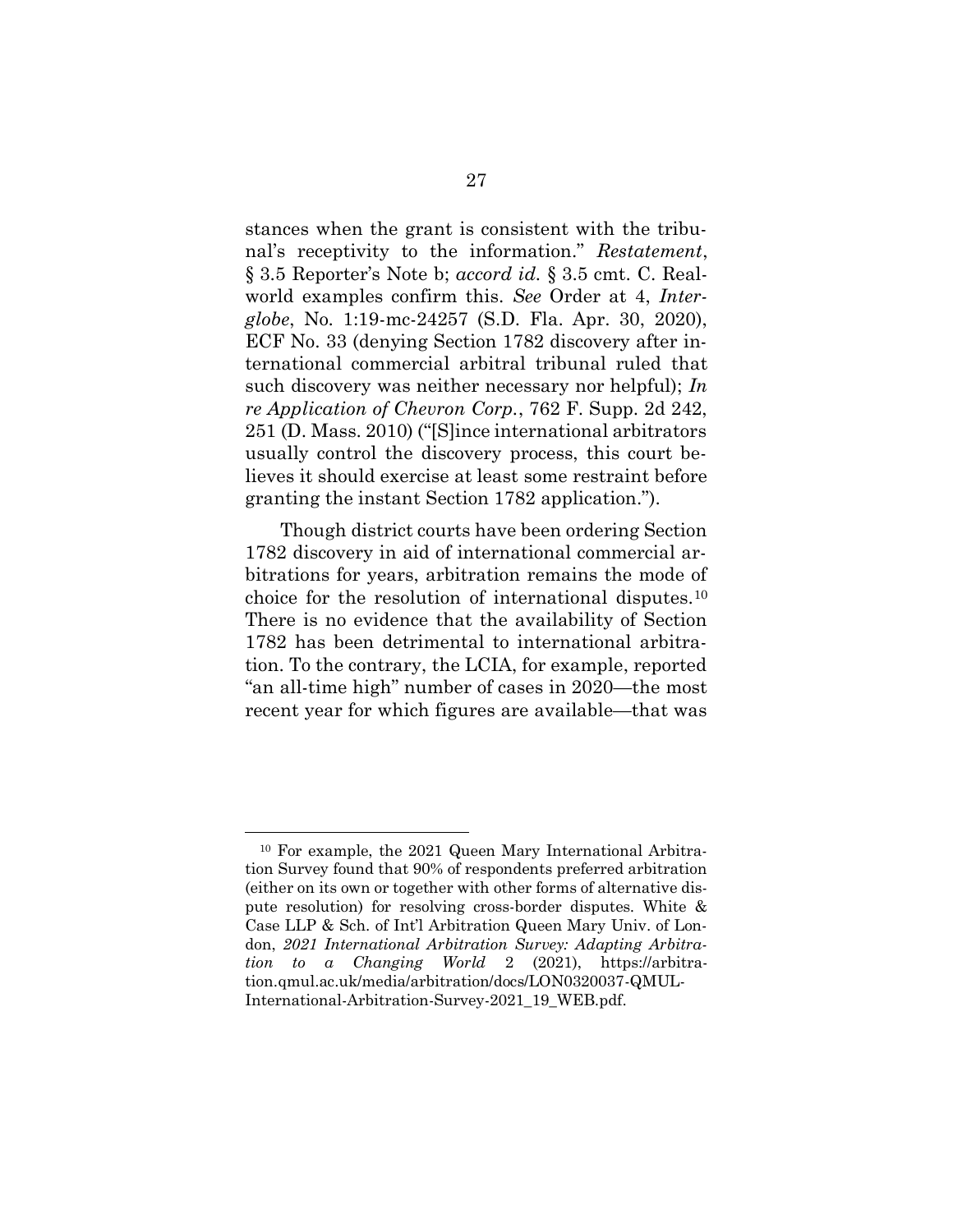"an increase of approximately 10% compared with 2019, which was then a record year."<sup>11</sup>

*Finally*, if the availability of Section 1782 discovery in aid of proceedings before international commercial arbitral tribunals posed a threat to the procedural autonomy of arbitral tribunals, then so would the availability of Section 1782 discovery in aid of proceedings before international investment arbitration tribunals. International investment tribunals are entitled to no less respect for their procedural autonomy than international commercial tribunals. Yet that has not deterred courts, even while correctly treating the former as perfectly eligible under Section 1782, to treat the latter as categorically ineligible. If the availability of Section 1782 discovery is—and it is—appropriate in investor-State arbitration, then it should be equally appropriate in international commercial arbitration.

Congress gave district courts discretion in enacting Section 1782. If it finds that they fail properly to exercise that discretion, Congress can readily act. The problem, if there is any, should be addressed that way, not by rewriting Section 1782 to indulge the fiction that international commercial arbitral tribunals are not "foreign or international tribunals." *See Azar v. Allina Health Servs.*, 139 S. Ct. 1804, 1815 (2019)

<sup>11</sup> LCIA, *Record Number of LCIA Cases in 2020* (Jan. 20, 2021), https://www.lcia.org/News/record-number-of-lcia-cases-in-2020.aspx; *see also* Int'l Chamber of Commerce, *ICC announces record 2020 caseloads in Arbitration and ADR* (Jan. 12, 2021), https://iccwbo.org/media-wall/news-speeches/icc-announces-record-2020-caseloads-in-arbitration-and-adr/ (noting registration of 946 new arbitrations in 2020, the highest number since 2016).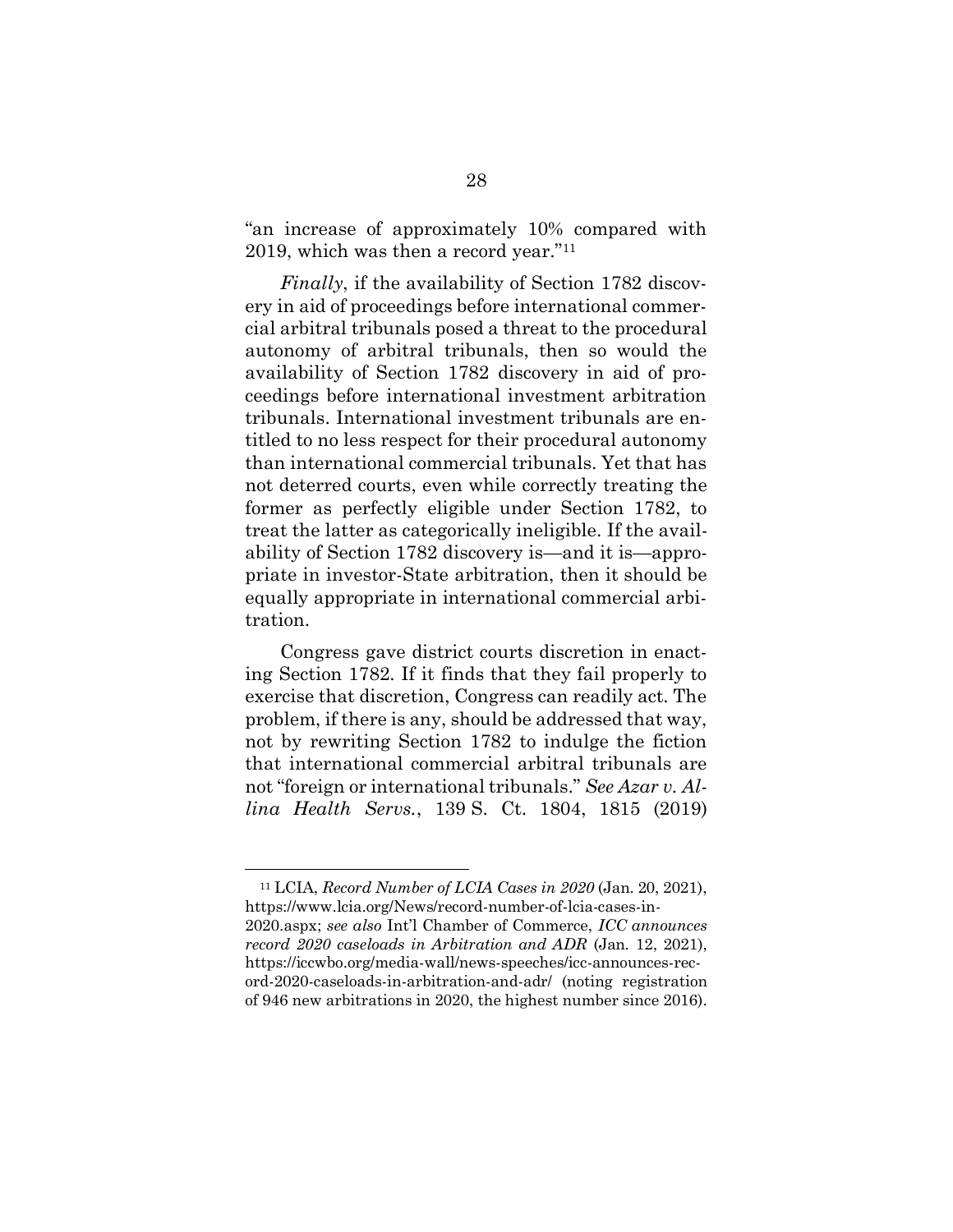("[C]ourts aren't free to rewrite clear statutes under the banner of [their] own policy concerns.").

#### **IV. There is no conflict between Section 1782 and the Federal Arbitration Act.**

Petitioners and the decisions of some lower courts suggest that applying Section 1782 to international commercial arbitration would cause a conflict between that statute and the FAA. This is allegedly because Section 1782 authorizes broader discovery than is available under Section 7 of the FAA. *See* Pet. Br. 37– 40, *ZF Automotive*, No. 21-401; *Republic of Kazakhstan v. Biedermann, Int'l*, 168 F.3d 880, 882–83 (5th Cir. 1999); *National Broad.*, 165 F.3d at 187–88. More specifically, under Section 7, the federal district court where an arbitral tribunal is seated may compel a person to comply with that tribunal's order to appear before it as a witness or to produce documents. 9 U.S.C. § 7. By contrast, Section 1782 allows any interested party to ask a federal district court for an order to provide testimony or produce documents for use in a proceeding in a foreign or international tribunal. 28 U.S.C. § 1782(a). Courts that oppose applying Section 1782 to international commercial arbitration consider it "not likely that Congress would have chosen to authorize . . . broader discovery in aid of foreign private arbitration than is afforded its domestic dispute-resolution counterpart." *Biedermann*, 168 F.3d at 883. This position is wrong.

*First*, this Court in *Intel* rejected comparisons between Section 1782 and analogous domestic proceedings, holding that Section 1782, as "a provision for assistance to tribunals abroad," nowhere "direct[s] United States courts to engage in comparative analysis to determine whether analogous proceedings exist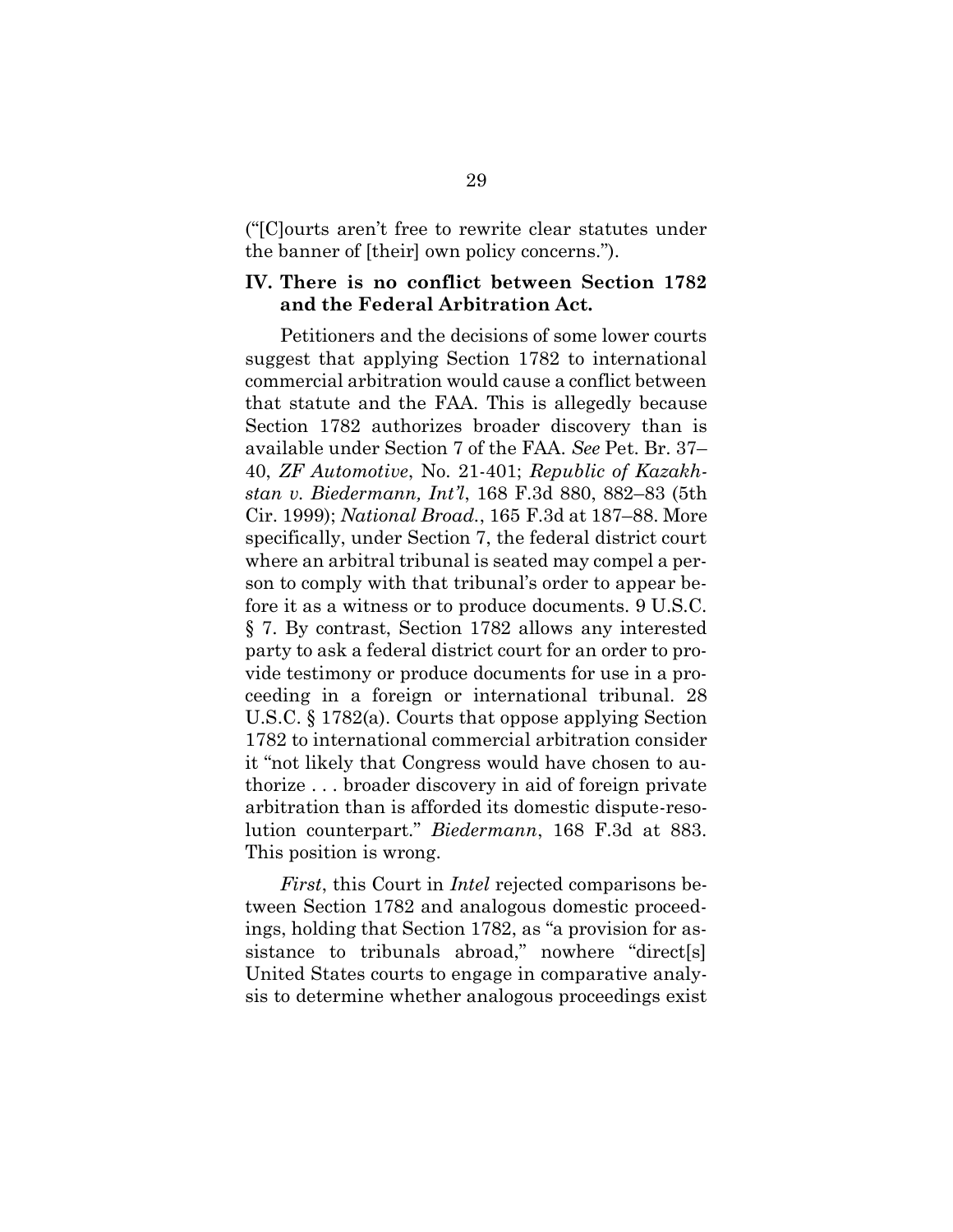[in the United States]." 542 U.S. at 263; *see Servotronics*, 954 F.3d at 216 (rejecting comparison); *Application to Obtain Discovery*, 939 F.3d at 729 (same). This Court was untroubled by the possibility that a Section 1782 applicant might be entitled to broader discovery than a party to a domestic proceeding. Yet that is precisely the kind of comparison between foreign and domestic proceedings that Petitioners make here. *See* Pet. Br. 38–39, *ZF Automotive*, No. 21-401.<sup>12</sup>

*Second*, there is no conflict between Section 1782 and Section 7 of the FAA. Section 7 concerns only the authority of the federal court of the district where the arbitration is seated. *See Servotronics*, 954 F.3d at 215. It does not address seeking evidence for use in arbitral proceedings seated outside the United States—the only scenario to which Section 1782 applies. *See Intel*, 542 U.S. at 263. By definition, then, Section 1782 applies to proceedings to which Section 7 of the FAA does not apply. Because Congress knows of "existing law pertinent to the legislation it enacts," *Goodyear Atomic Corp. v. Miller*, 486 U.S. 174, 185

<sup>12</sup> The English courts recently confronted an analogous situation. In *A and B v. C, D and E*, [2020] EWCA (Civ) 409, [2020] 1 WLR 3504, the court was asked to determine whether Section 44 of the English Arbitration Act, which allows English courts to order the production of evidence in aid of arbitration, allowed a court to order a nonparty witness located in the United Kingdom to provide evidence for an arbitration seated in New York. *Id.* at [1]; Arbitration Act 1996, c. 23, §§ 2(3), 44. In holding that the statute authorized discovery from third parties, the court noted that courts would have more flexibility in ordering discovery in aid of a foreign arbitration than a foreign court proceeding but determined that was "not a reason for placing limitations on the statutory language which it will not bear." *A and B*, [2020] EWCA (Civ) 409 at [39].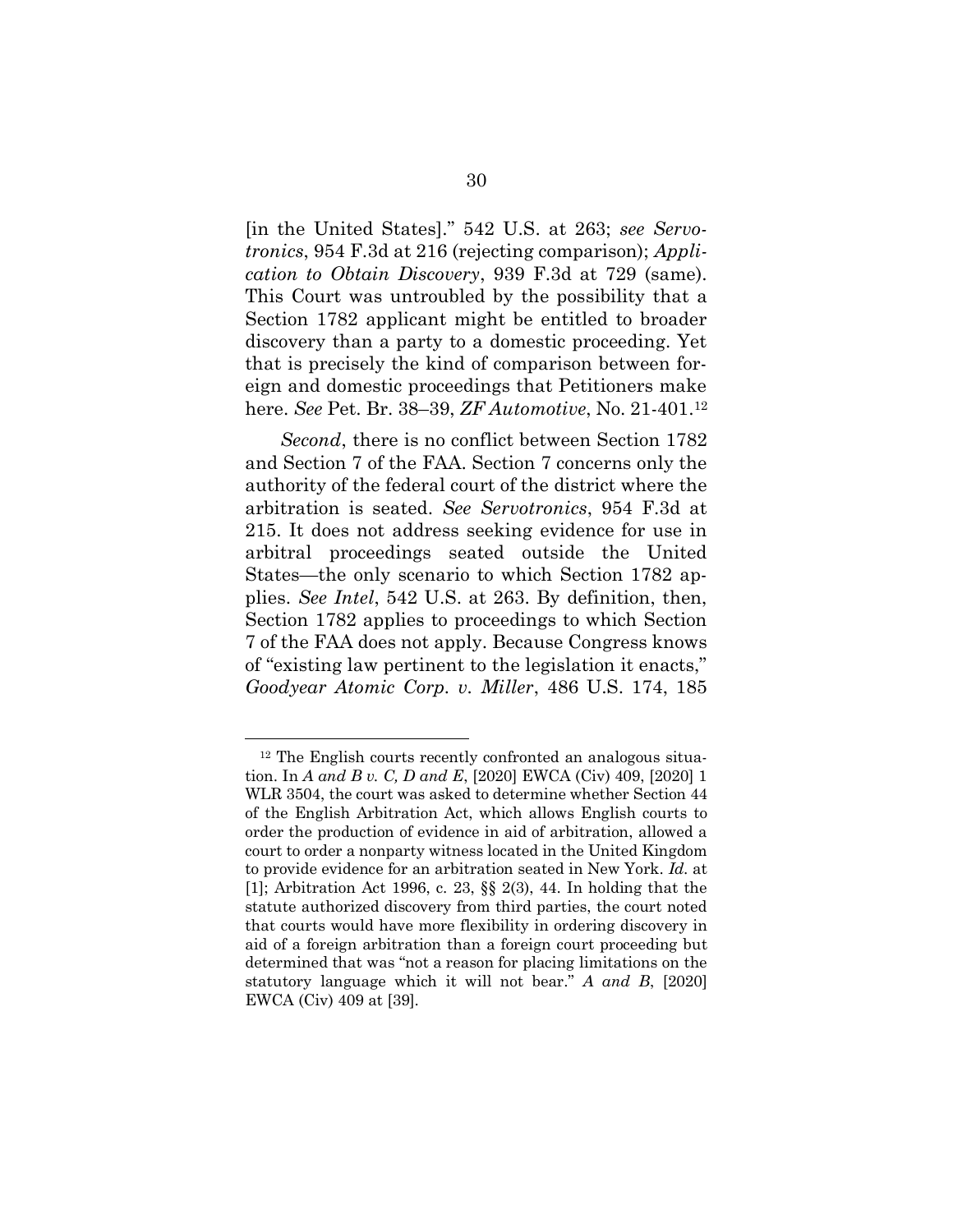(1988), it would have understood the reach of Section 7 when it enacted Section 1782.

This is the only interpretation that "interpret[s] Congress's statutes as a harmonious whole," *Epic Sys. Corp. v. Lewis*, 138 S. Ct. 1612, 1619 (2018), while giving effect to the "ordinary public meaning" of the words that Congress chose to use in Section 1782. *Bostock*, 140 S. Ct. at 1738.

*Finally*, Section 1782 reflects a legislative judgment that making discovery in the United States available for use in proceedings before non-U.S. adjudicatory bodies will foster international cooperation in evidence-gathering and thereby encourage foreign countries to provide similar assistance to U.S. proceedings. *See Intel*, 542 U.S. at 252 (describing "twin aims" of Section 1782); S. Rep. No. 88-1580, at 3783 (1964) (desiring to "provid[e] equitable and efficacious procedures for the benefit of tribunals and litigants involved in litigation with international aspects").

Since the 1964 amendments, other countries have extended judicial assistance to arbitrations taking place outside of their borders—the exact international reciprocity that Congress was hoping to encourage in 1964. *See Intel*, 542 U.S. at 252. The English Arbitration Act, for example, authorizes courts to order discovery in aid of an arbitration taking place abroad, including at least one arbitration taking place in the United States. *See* Arbitration Act 1996, c. 23, §§ 2(3), 44; *supra* p. 30 n. 12. Germany also permits its courts to assist arbitrations seated abroad. *See* Code of Civil Procedure, Dec. 5, 2005, BGBl I at 3786, §§ 1033, 1050 (last amended Oct. 10, 2013). As this Court emphasized in *Intel*, the 1964 amendment to Section 1782 was part of a larger project to "investigate and study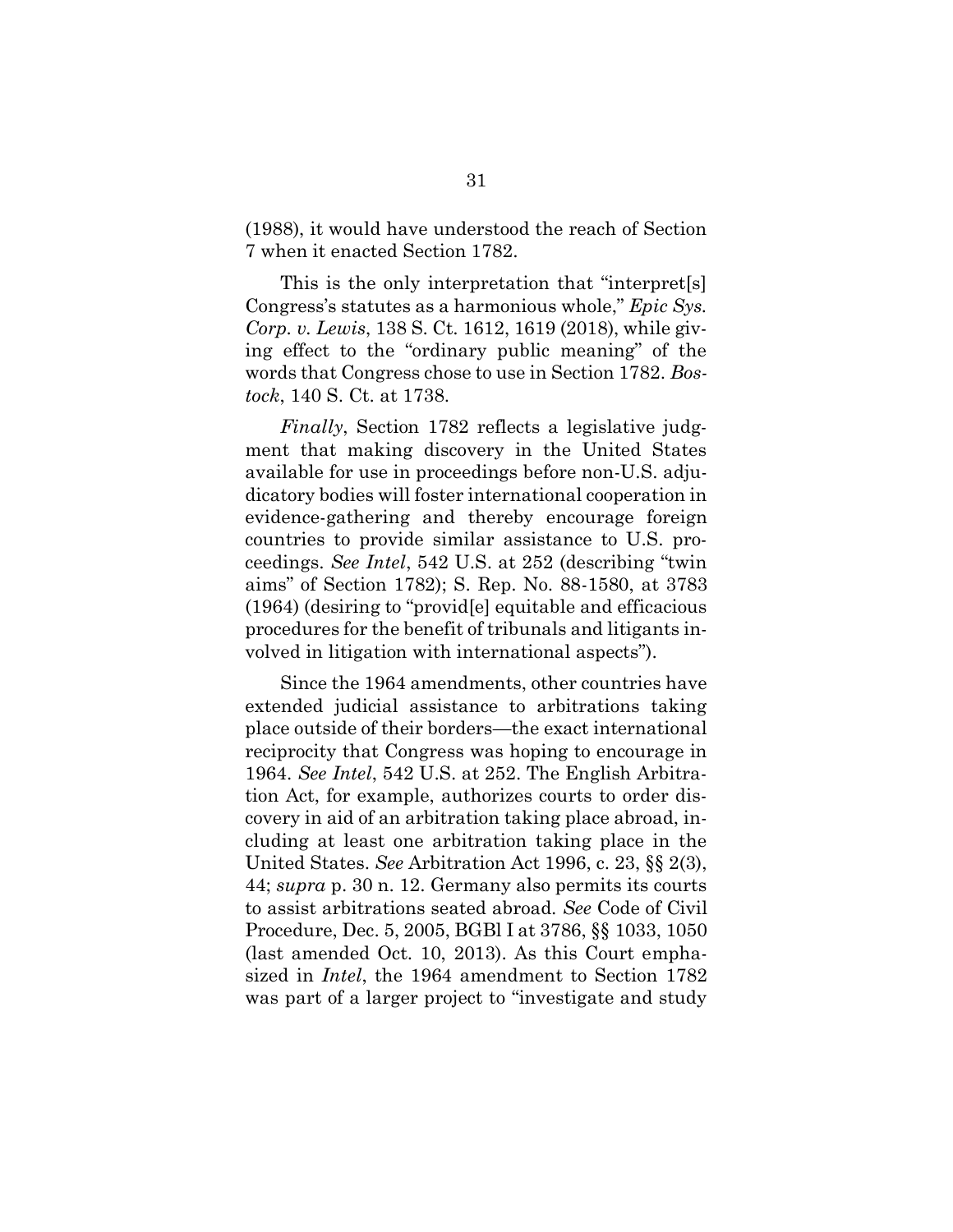existing practices of judicial assistance and cooperation between the United States and foreign countries with a view to achieving improvements." 542 U.S. at 248 (quoting Pub. L. No. 85-906, § 2, 72 Stat. 1743, 1743 (1958)). Interpreting Section 1782 to include international commercial arbitral tribunals furthers those goals. *See Application to Obtain Discovery*, 939 F.3d at 730.

#### **CONCLUSION**

Lower courts should exercise their discretion under Section 1782, with appropriate regard for tribunals' receptivity to the discovery sought and this Court's other guidance in *Intel*. But the notion that either commercial or treaty-based international arbitral tribunals lie outside the scope of Section 1782 is untenable. Had Congress intended to deny Section 1782's assistance to the adjudicatory bodies that come most readily to mind at the mention of "foreign or international tribunal," it would and easily could have said so. But the plain language of the statute, together with its legislative history, including commentary from its principal drafter, and this Court's decision in *Intel*, all compel the opposite conclusion: both kinds of international arbitral tribunal fall unambiguously within the meaning of "foreign and international tribunal" under Section 1782.

The district courts' orders should be affirmed.